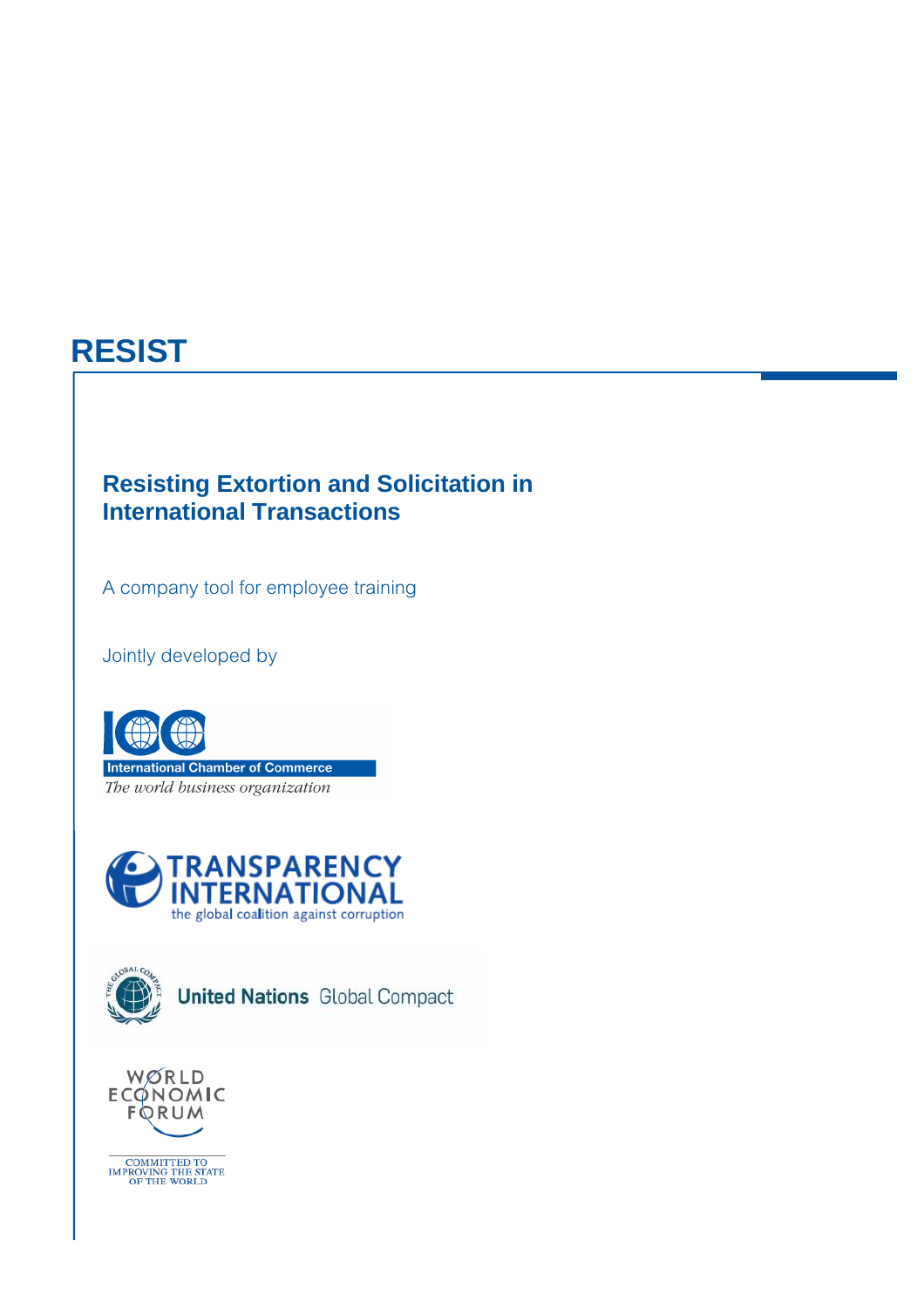#### Copyright ©2010

International Chamber of Commerce, Transparency International, United Nations Global Compact, World Economic Forum

All rights reserved. International Chamber of Commerce, Transparency International, United Nations Global Compact, World Economic Forum hold all rights as defined by applicable codes of intellectual property on this collective work. Commercial use of this work is prohibited. Any reproduction in whole or in part must include this copyright notice

The advice contained in RESIST reflects the views of the sponsoring organizations and not necessarily those of its individual members on particular topics.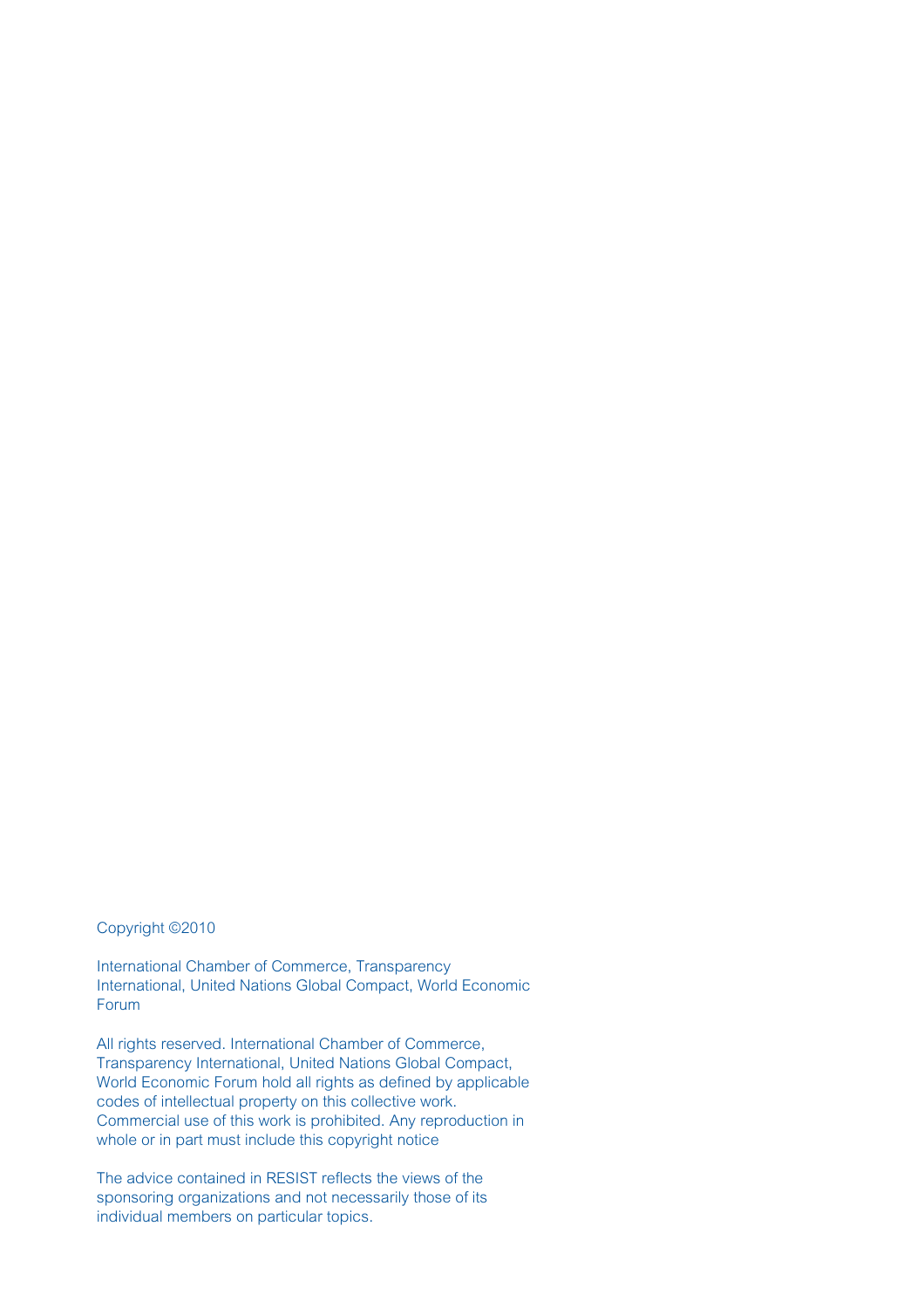## **Contents**

| <b>Introduction</b> |                                                                                                                                                                  | 4              |
|---------------------|------------------------------------------------------------------------------------------------------------------------------------------------------------------|----------------|
| <b>Scenario 1</b>   | In a bidding round, the terms of reference (including technical specifications)<br>are biased to favour one supplier or to exclude potential competitors         | 6              |
| <b>Scenario 2</b>   | Intermediary offers company to win bidding upon payment of loser's fee during<br>pre-bidding or bidding stage                                                    | $\overline{7}$ |
| <b>Scenario 3</b>   | Bribe solicitation for confidential information during pre-bidding or bidding stage                                                                              | 8              |
| <b>Scenario 4</b>   | "Kickback" scenario: Your sales representative is offered hidden compensation<br>by the customer or by an intermediary                                           | 9              |
| <b>Scenario 5</b>   | A host country may impose or imposes a partnership with a designated local<br>company that may present high corruption risks                                     | 10             |
| <b>Scenario 6</b>   | Client demands a last-minute "closure fee" to close a deal that is now too late<br>to lose                                                                       | 11             |
| <b>Scenario 7</b>   | A company complaining about an unfair procurement process is threatened with<br>a spurious criminal prosecution that will lead to a heavy fine                   | 12             |
| <b>Scenario 8</b>   | A local government agency demands a fee for technical approval of equipment                                                                                      | 13             |
| <b>Scenario 9</b>   | Newly-hired employees cannot obtain work permits unless an employment<br>surcharge is paid.                                                                      | 14             |
| <b>Scenario 10</b>  | A local police officer requests a payment to allow an expatriate worker to cross<br>an internal border within a country                                          | 15             |
| <b>Scenario 11</b>  | An employee of the state electricity company demands cash for connection to<br>the grid                                                                          | 16             |
| <b>Scenario 12</b>  | Long-awaited essential equipment is stuck in customs for clearance and only<br>The payment of a "special" fee can secure its prompt release                      | 17             |
| <b>Scenario 13</b>  | Perishable goods are held up in customs and will only be released if a cash<br>payment is made                                                                   | 18             |
| <b>Scenario 14</b>  | A tax inspector asks for a "kickback" in exchange for granting a discharge or<br>accepting a settlement in a tax dispute.                                        | 19             |
| <b>Scenario 15</b>  | A union leader demands payment to an employee welfare fund before allowing<br>his/her members to unload a ship.                                                  | 20             |
| <b>Scenario 16</b>  | A client asks your company to arrange and pay for a check-up at a prestigious<br>hospital while on a visit to your home office                                   | 21             |
| <b>Scenario 17</b>  | A government official requests free product samples for private use                                                                                              | 22             |
| <b>Scenario 18</b>  | A government representative requests sponsorship for an activity linked to the<br>private interests of high-level government officials                           | 23             |
| <b>Scenario 19</b>  | A financial services intermediary demands incentives over and above the regulated<br>commissions and fees for referral of clients to financial product providers | 24             |
| <b>Scenario 20</b>  | A supplier offers a bribe to a contract manager to overlook "out of spec" or inferior<br>goods or services                                                       | 25             |
| <b>Scenario 21</b>  | A customer representative demands a fee that was not previously agreed as a<br>condition to a contract change                                                    | 26             |
| <b>Scenario 22</b>  | For a fee, a "businessperson" offers to help reinstate client progress payments<br>that were stopped for no apparent reason                                      | 27             |
| <b>Annex</b>        | Guidance on Generic Good Practice Related to Extortion and Solicitation                                                                                          | 29             |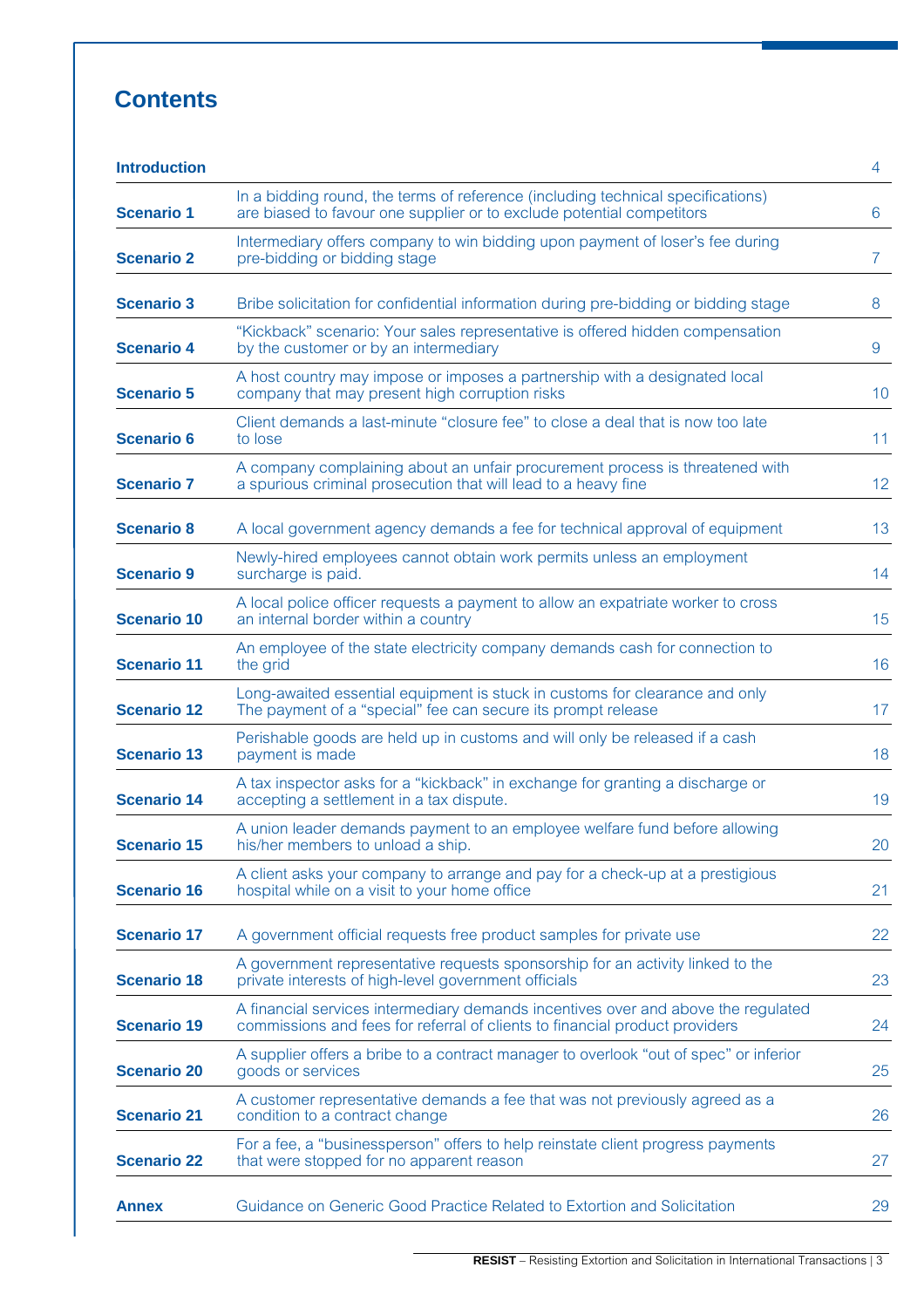## **The RESIST Tool Introduction**

#### **Purpose**

Increasingly, companies are implementing robust compliance programmes aimed at preventing bribery and corruption in business transactions. New anticorruption laws, growing enforcement and the rise of corporate responsibility are making a compelling case for enterprises to counter corruption<sup>1</sup>.

Nevertheless, many companies report that they continue to face demands for bribes in the conduct of their business and that these demands sometimes constitute extortion. Bribe solicitation and extortion therefore remain daily challenges for business and they have received minimal attention in the current legal framework against corruption. Leading international anti-bribery instruments, such as the Organization of Economic Cooperation and Development (OECD) Anti-Bribery Convention, do not address this problem.

But times are changing. Several explicit provisions in international legal instruments such as the 2005 United Nations Convention against Corruption (UNCAC) prohibit "passive" corruption, extortion or solicitation in either the public or the private sector2. Recent OECD guidance3 recommends that companies implement measures to address major risk areas, including solicitation and extortion. It also emphasizes the need to provide companies, in particular small and medium enterprises (SMEs), with general advice and support on resisting extortion and solicitation.

This is where RESIST (**Resisting Extortion and Solicitation in International Transactions**) can help. Based on real-life scenarios, RESIST is designed as a training tool to provide practical guidance for company employees on how to prevent and/or respond to an inappropriate demand by a client, business partner or public authority in the

most efficient and ethical way, recognizing that such a demand may be accompanied by a threat. RESIST is intended primarily as a training tool to raise employee awareness on the risk of solicitation, including through frank discussion, and to propose practical ethical responses to dilemmas.

#### **Content**

The companies that participated in the design process of RESIST identified a total of 22 scenarios and responses that illustrate a range of solicitation scenarios, but these are not exhaustive or applicable to all situations.

Based on the project life cycle, RESIST scenarios are organized in two sections representing the presales and bidding stage as well as the post-award project implementation stage. Scenarios 1 to 7 (first published in 2009) deal with solicitation in the procurement process. Scenarios 8 to 22 examine solicitation in the context of project implementation and day-to-day operations.

Each of the 22 scenarios addresses two basic questions in a concrete and specific manner:

- How can the enterprise prevent the demand from being made in the first place?
- How should the enterprise react if the demand is made?

In addition, the Annex includes a series of good practice recommendations that can apply to most situations. Users of the RESIST tool should study these generic recommendations before reviewing the individual scenarios. Responses to the dilemmas presented comprise either individual company responses or collective action.

Competing bidders intending to cooperate in resisting solicitation should first seek legal advice to ensure that such cooperation does not violate applicable antitrust or procurement laws.

<sup>1</sup> "Clean Business is Good Business – The Business Case against Corruption", jointly developed by the UN Global Compact, Transparency International, the International Chamber of Commerce and the World Economic Forum Partnering Against Corruption Initiative: http://www.unglobalcompact.org/docs/news\_events/8.1/clean\_business\_is\_good\_business.pdf

<sup>2</sup> See also at regional level, the Council of Europe Civil Law and Criminal Law Conventions, the Council of the European Union (EU) protocols to the convention on the protection of the European Community's financial interests and the Council of the EU Framework Decision on combating corruption in the private sector.

<sup>3</sup> See: OECD Recommendation of the Council for Further Combating Bribery of Foreign Public Officials in International Business Transactions (adopted on 26 November 2009 with amendments on 18 February 2010). http://www.oecd.org/document/41/0,3343,en\_2649\_34487\_44697385\_1\_1\_1\_1,00.html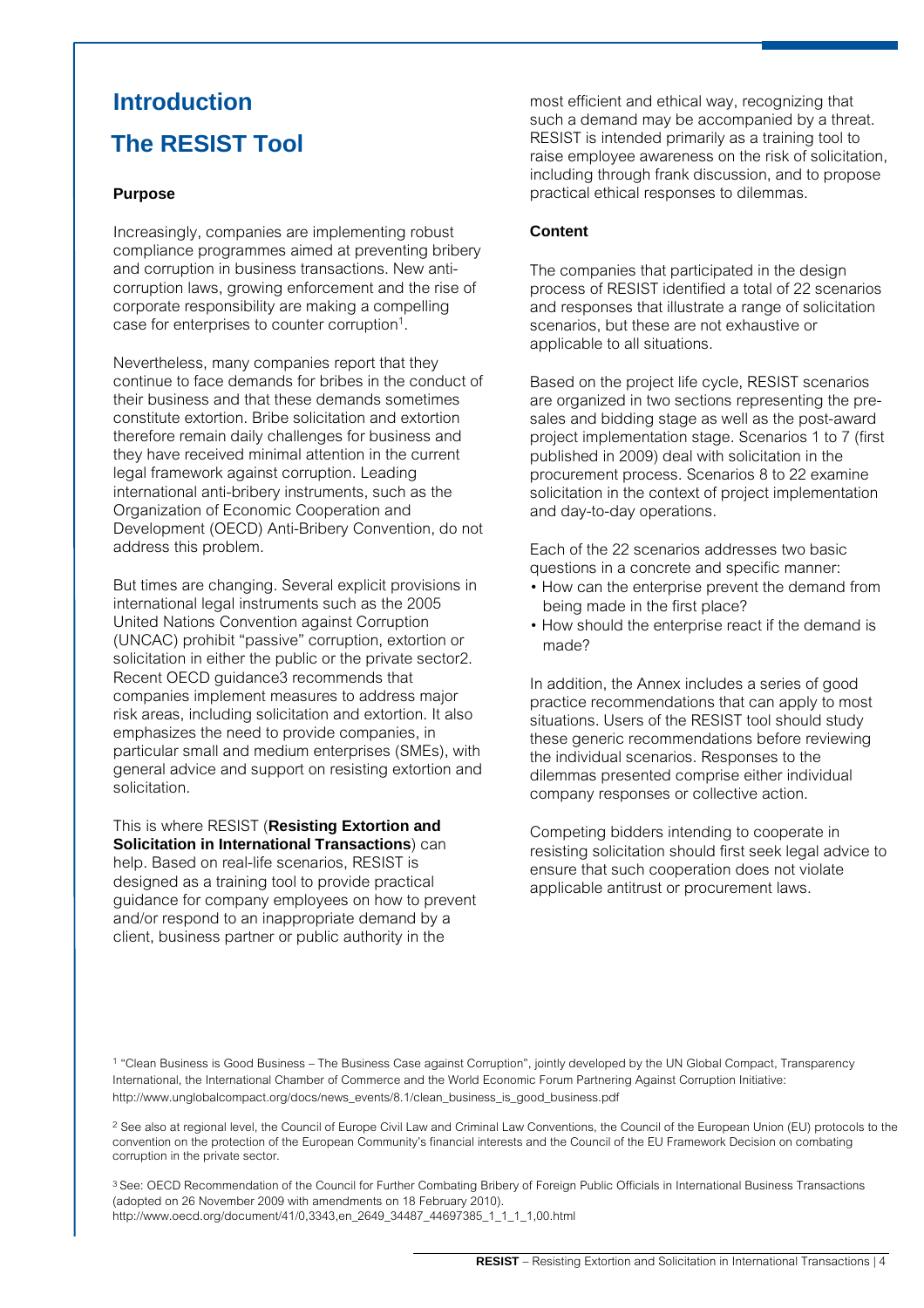#### **Audience**

This tool will be of interest to all companies that may be exposed to solicitation risks in conducting international business. Solicitation is often a key problem for SMEs, which are generally more vulnerable to solicitation than larger companies and have fewer resources to face such situations. Although the responses provided can apply to all companies, implementation may differ according to company size, industry sector, place of operation and the specific circumstances of the bribe solicitation.

Within companies, this tool is mainly directed to those responsible for ethics, compliance and integrity training and to individual employees involved in sales, marketing and operations. The scenarios aim to make company employees more aware of potential solicitation and extortion risks and provide the opportunity for an open discussion on how to best address solicitation dilemmas in an effective and practical way.

#### **Partner Organizations**

RESIST is a joint project led by four major international organizations involved in the fight against corruption:

- International Chamber of Commerce (ICC)
- Transparency International (TI)
- United Nations Global Compact (UNGC)
- World Economic Forum Partnering Against Corruption Initiative (PACI)

We are grateful to the following companies and organizations that have contributed to the preparation of the scenarios and responses:

#### ABB

Alcan Alcatel-Lucent A. P. Moller-Maersk A/S Aveng Basel Institute on Governance BNP Paribas The Coca-Cola Company The Conference Board De Beers Group of Companies EADS (European Aeronautic Defence and Space Company) EDF (Electricité de France) Fluor Corporation HSBC ICC Switzerland International Federation of Inspection Agencies MTN Group **Philips** PricewaterhouseCoopers Sanlam **SAP** SEFI (Syndicat des Entrepreneurs Français Internationaux) SGS Siemens Statoil Hydro **Thales** 

#### **Feedback**

We encourage readers and users to provide feedback on the RESIST scenarios. Your comments will help expand and enrich the RESIST tool and contribute to the further development of good practices in preventing and responding to bribe solicitation.

Please contact:

International Chamber of Commerce: Viviane Schiavi viviane.schiavi@iccwbo.org

Transparency International: Susan Côté-Freeman businessprinciples@transparency.org

United Nations Global Compact: Olajobi Makinwa makinwa@un.org

World Economic Forum Partnering Against Corruption Initiative: Michael Pedersen paci@weforum.org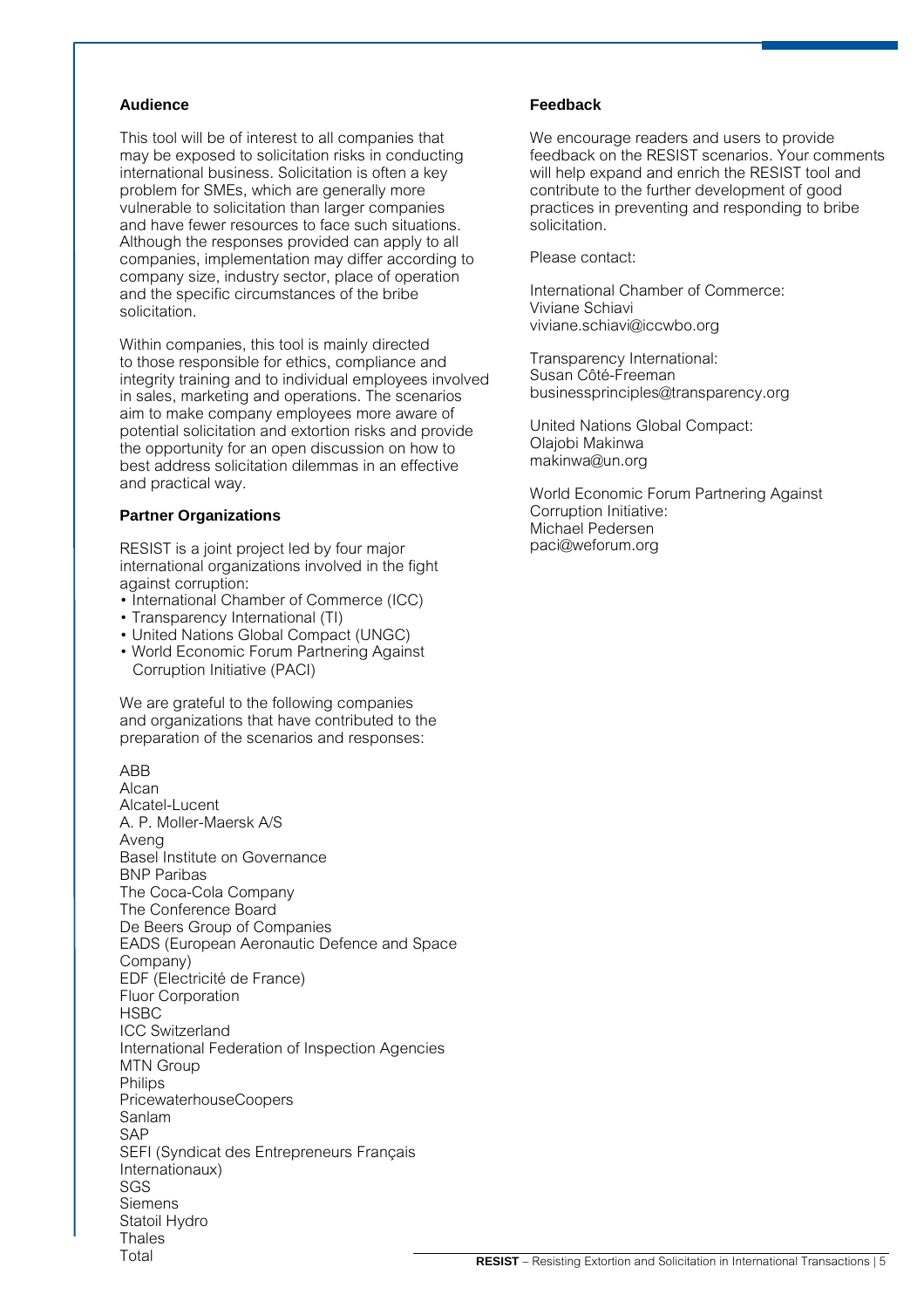**In a bidding round, the terms of reference (including technical specifications) are biased to favour one supplier or to exclude potential competitors.**

#### **Description**

*Your company is preparing to submit a bid for the supply of telecommunications equipment to a state-owned company. You are an experienced supplier of such equipment and know that several of your competitors are planning to submit bids as well. While studying the tender documents, you notice that they include specifications that only the equipment of one of your less-experienced competitors meets. You are surprised because these specifications have no impact on performance of the equipment; in fact, your technical experts consider these specifications outdated and that your equipment, and that of most of the other competitors, outperforms any equipment meeting the required specifications. Some days later, you are approached by a person who suggests that the tender documents could be changed in your favour in exchange for a payment.*

#### **Demand prevention: How to reduce the probability of the demand being made?**

- Engage in a dialogue with the procurement agency to improve procedures in the following areas:
	- Get agreement from the procurement agency on the appointment of an independent consultant (individual, company or international organization such as the World Bank) to supervise the entire bidding process
	- Request a pre-qualification round to exclude bidders lacking technical and financial delivery capacity (either through their own organization or through relevant contractors)
	- Request a meeting with the procurement agency to better explain technical aspects of your product or services
	- Suggest publishing the terms of reference widely
	- Should the procurement agency rely on a technical expert, request that the procurement agency disclose links and business dealings of this expert with any of the bidders
- Check and, if applicable, challenge (legally and/or publicly) the qualifications of the members of the body defining the terms of reference
- Check if there are any specific relations between the company whose equipment fits the specifications and the procurement agency (or its directors or officers)
- Have the terms of reference reviewed by a qualified third party (such as an expert, civil society or employers' organization)
- Engage with the procurement agency to discuss the results of the review of the terms of reference and explain your technical specifications
- Suggest to other companies bidding with you to collectively address the procurement agency
- Challenge the terms of reference publicly and/ or by reference to local laws or applicable procurement rules
- Approach the industry association or trade association that provides technical specifications for your industry to ensure that guidance for specifications is generic enough to allow all companies to bid and that the specifications are up to standard

#### **Response to a bribery demand: How to react if the demand is made?**

- Reject the demand
- Keep a detailed record of the circumstances of the bribe demand made
- Inform a relevant representative of your client that you have been approached with such a suggestion and report the demander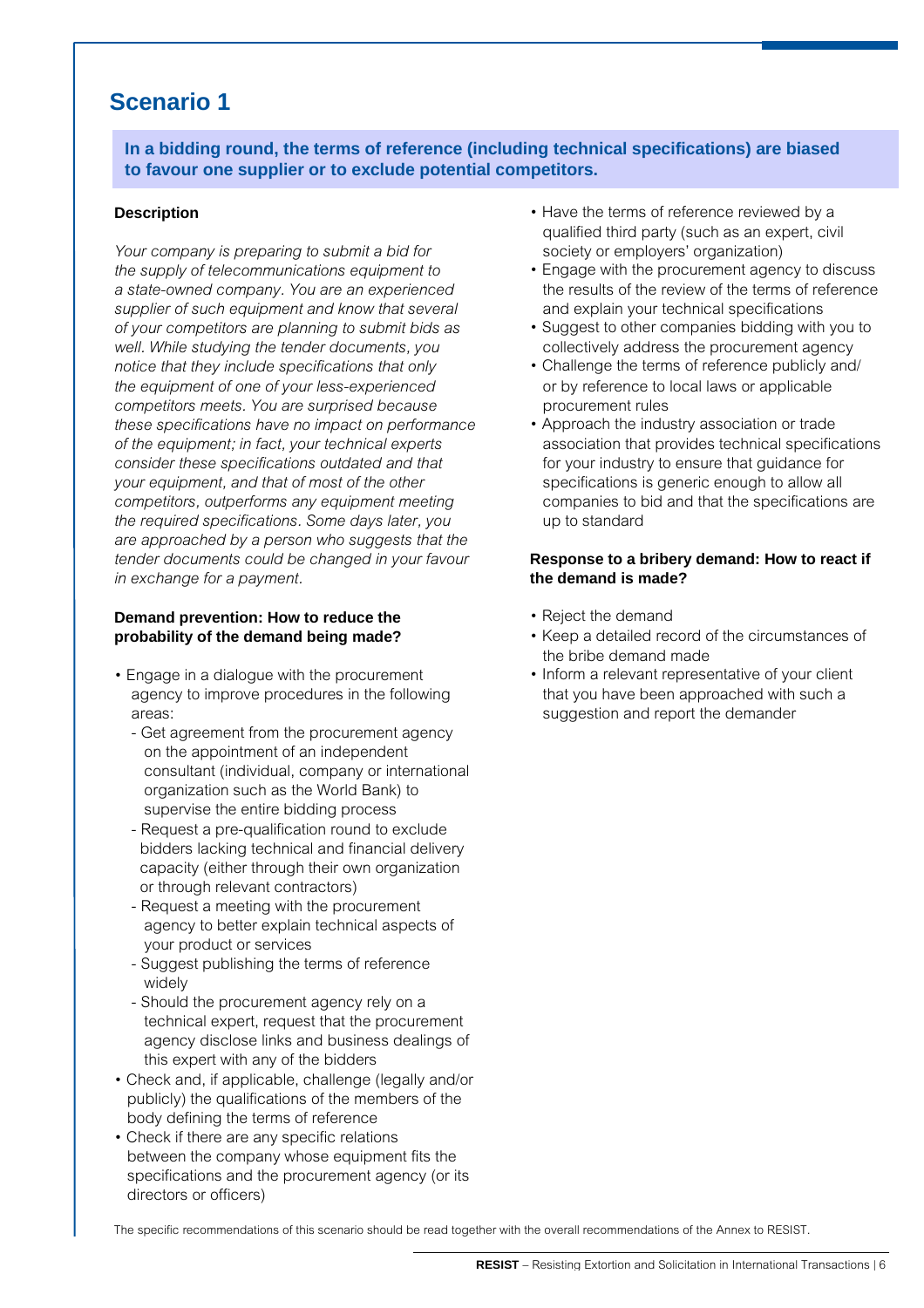**Intermediary offers company to win bidding upon payment of loser's fee during pre-bidding or bidding stage.**

#### **Description**

*Companies A and B have been pre-qualified by a ministry to bid for the supply of an infrastructure project. An intermediary allegedly close to the ministry approaches both bidders with the following proposal: should company A win the project, it would contribute to a "loser's fee" payable to the intermediary; if company B accepts to lose, it would receive adequate compensation for the bid preparation.*

#### **Demand prevention: How to reduce the probability of the demand being made?**

- Review likelihood that intermediaries will attempt to become involved in the contract negotiations
- Engage in a dialogue with the procurement agency to improve procedures in the following area: agree with procurement agency that no intermediaries can be added to the process after bid submission
- Be aware that a donation or a subcontract requested by the intermediary from company A could be a channel for the payment of a loser's fee to company B.

#### **Response to a bribery demand: How to react if the demand is made?**

- Solicited employees should immediately stop discussions with the intermediary on the grounds that the loser's fee falls outside the scope of the bidding process, thus could derail it
- Request from the intermediary a proposal in writing to test the legitimacy of the demand
- Report to the ministry about the demand made by the intermediary who claims to act on behalf of the ministry
- Refuse to engage intermediaries that have not been selected prior to bid submission
- Challenge the merits of the loser's fee that could increase the contract price to the detriment of the government budget or negatively impact the profitability of the project to the detriment of the company's interests
- Explain to the intermediary/procurement agency that the proposed scheme could expose all the parties (individual or company) to a prosecution risk not only in the country where the deal occurs but also in countries that ratified the OECD or related UN Conventions fighting corruption or money laundering
- Refuse payment on the grounds that such loser's fee violates the business principles of your company and may violate applicable laws, more specifically, competition laws in your country and/or the host country of investment and procurement regulations in the host country, e.g. bid-rigging
- Solicited company should inform the other company of its refusal to accept the bid-rigging scheme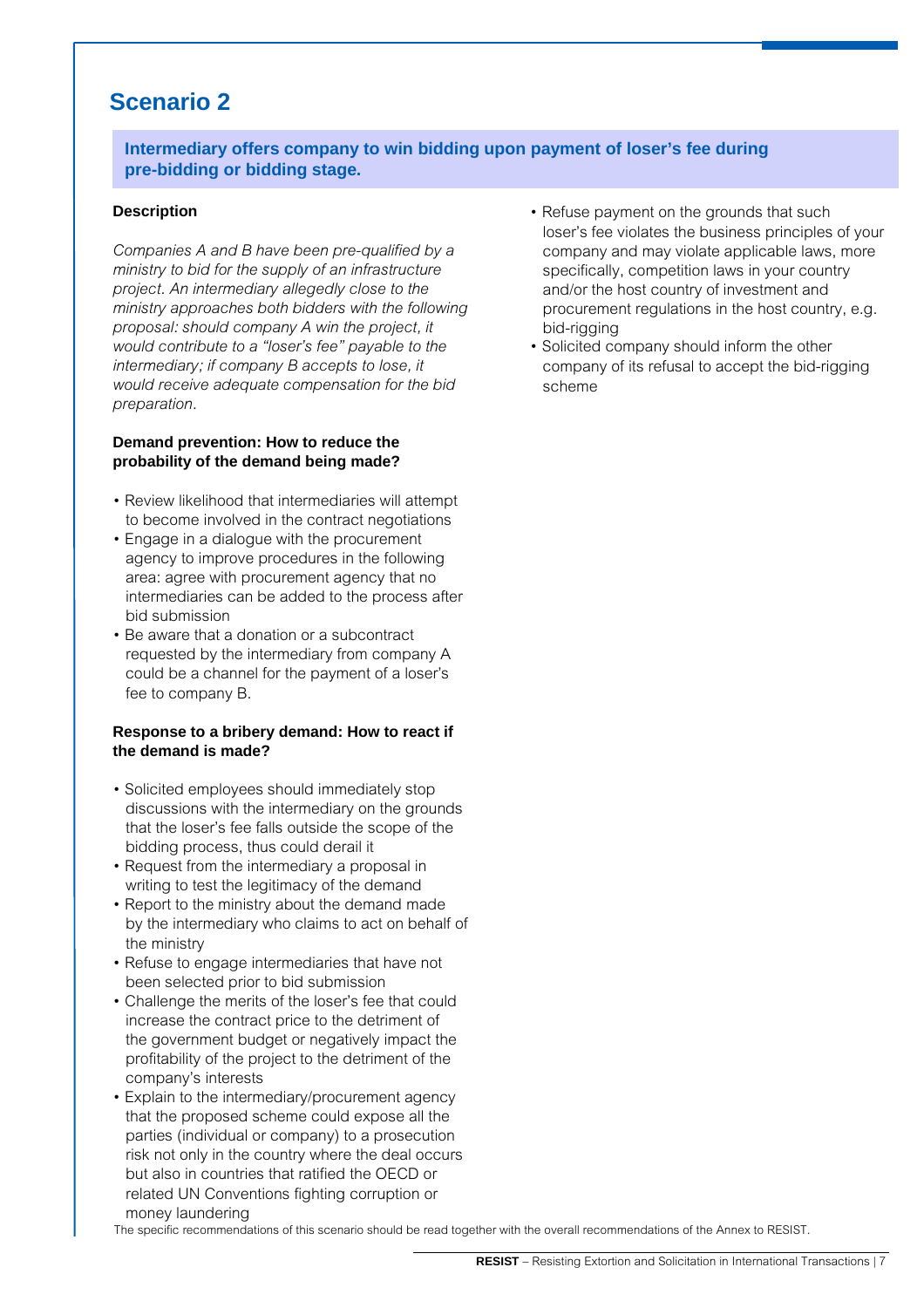### **Bribe solicitation for confidential information during pre-bidding or bidding stage.**

#### **Description**

*You are running an overseas field office for a multinational company and still need a big deal to reach the annual sales target. You are preparing the bid for a big contract that you are eager to win. A consultant who is close to the customer approaches you and offers to reveal the evaluation criteria and provide you with information on bids already submitted by some of your competitors against the payment of a fee.*

#### **Demand prevention: How to reduce the probability of the demand being made?**

- Establish effective, clearly communicated policies for employees involved in the bidding process:
	- Identify and openly address incentives to pay bribes, especially towards the end of the year
	- Train employees on standard bidding procedures and rules of interaction with agents and other intermediaries
	- Consider incentives to report bribery demands
- Perform due diligence on agents, consultants and other intermediaries involved in bids:
	- Awareness of "red flags", as these parties are often used to pay bribes to extortionists
	- Eliminate any intermediaries that are nonessential to the bid, ask to prove need
- Maximize opportunities for detection by employing additional control procedures to detect bribes:
	- Reviews of heightened risk payments to agents/consultants/advisers used in the bidding process
	- Implement regular, independent internal monitoring function that reports to a senior executive on heightened risk payments to agents/consultants or to financial institutions outside of the project location
- Avoid putting financial information in your bid until the last minute to avoid leaks

#### **Response to a bribery demand: How to react if the demand is made?**

- Refuse payment
- Ask consultant to put request in writing
- Record meeting, keep minutes and report to management
- Disclose to contracting party that you have been approached with information and that there might be a leak in the process
- Disclose to competitors that you have been approached with confidential information and suggest jointly approaching procurement agency with an NGO for increased scrutiny of the bidding process, which will limit the value of the confidential information
- Industry initiatives: expose known extortionists for future reference
- Regulators: in regulated industries, alert authorities of bribery demands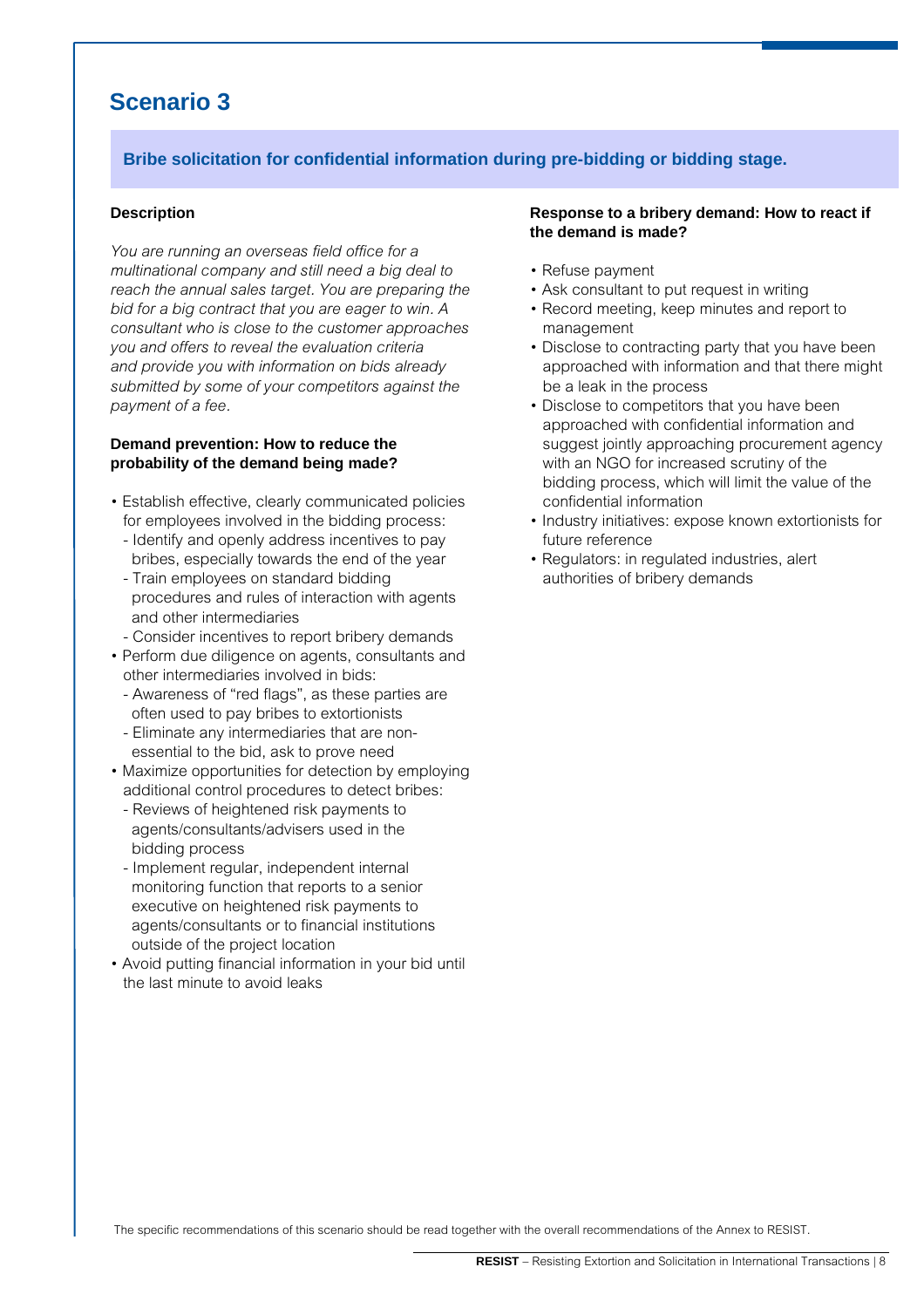**"Kickback" scenario: Your sales representative is offered hidden compensation by the customer or by an intermediary.**

#### **Description**

*Your company is bidding for a large foreign government contract where one or several intermediaries are involved. One of the intermediaries approaches one of your employees and suggests entering into a contract to support the employee in the bid preparation and states that the intermediary can arrange to win the bid against payment of an extra commission. The intermediary offers your employee a portion of this commission as a hidden compensation ("kickback") if your employee accepts such an arrangement and secures from the company the approval for this extra commission.*

#### **Demand prevention: How to reduce the probability of the demand being made?**

- Always operate as a team consisting of at least two employees who must comply with strict reporting directives and control mechanisms
- Set up clear company directives including a whistle-blowing policy and related (severe) sanctions for non-compliance
- Set up specific guidelines dedicated to negotiations that expressly address the kickback issue with the obligation to immediately report any solicitation to management
- Emphasize in training sessions the criminal and reputation risks not only for the company but also for the exposed employees themselves
- Send regular reminder communications to the exposed employees
- Include expressly the kickback case in consultants' contracts as an event of immediate termination for material breach, and reserve legal actions
- Provide competitive remuneration for staff exposed to such offers
- Check market rates for commission of intermediaries
- Require employees to sign a code of conduct statement regularly
- Try to establish an integrity pact that clearly states that company staff does not accept hidden compensation
- Include in terms of contract/bid that sales representatives accepting a kickback will be sanctioned and that your company does not condone the practice

#### **Response to a bribery demand: How to react if the demand is made?**

- Immediately report to management or the appropriate officer assigned with matters involving the code of conduct (e.g. compliance officer)
- Start an internal investigation by an independent party (i.e. corporate internal audit, compliance officer), in particular, perform audits on earlier transactions with the soliciting person(s)
- Review bid terms with final terms and analyse whether the solicitation has negatively reflected on the evaluation of your company
- Protect the exposed employee if he or she reported the incident (otherwise sanction), i.e.:
	- Transfer the exposed employee
- Appoint another company employee to accompany the exposed employee in the negotiations until the transfer is effective (this only applies if the employee operates on his or her own and not in a team)
- Record the incident and inform the customer at the appropriate level.
- Terminate any business relationship with the intermediary.

**Note:** During discussions, it was noted that the most difficult aspect is for a company to detect fraud by its own employees. The answers under point two were made under the assumption that the employee has reported the incident.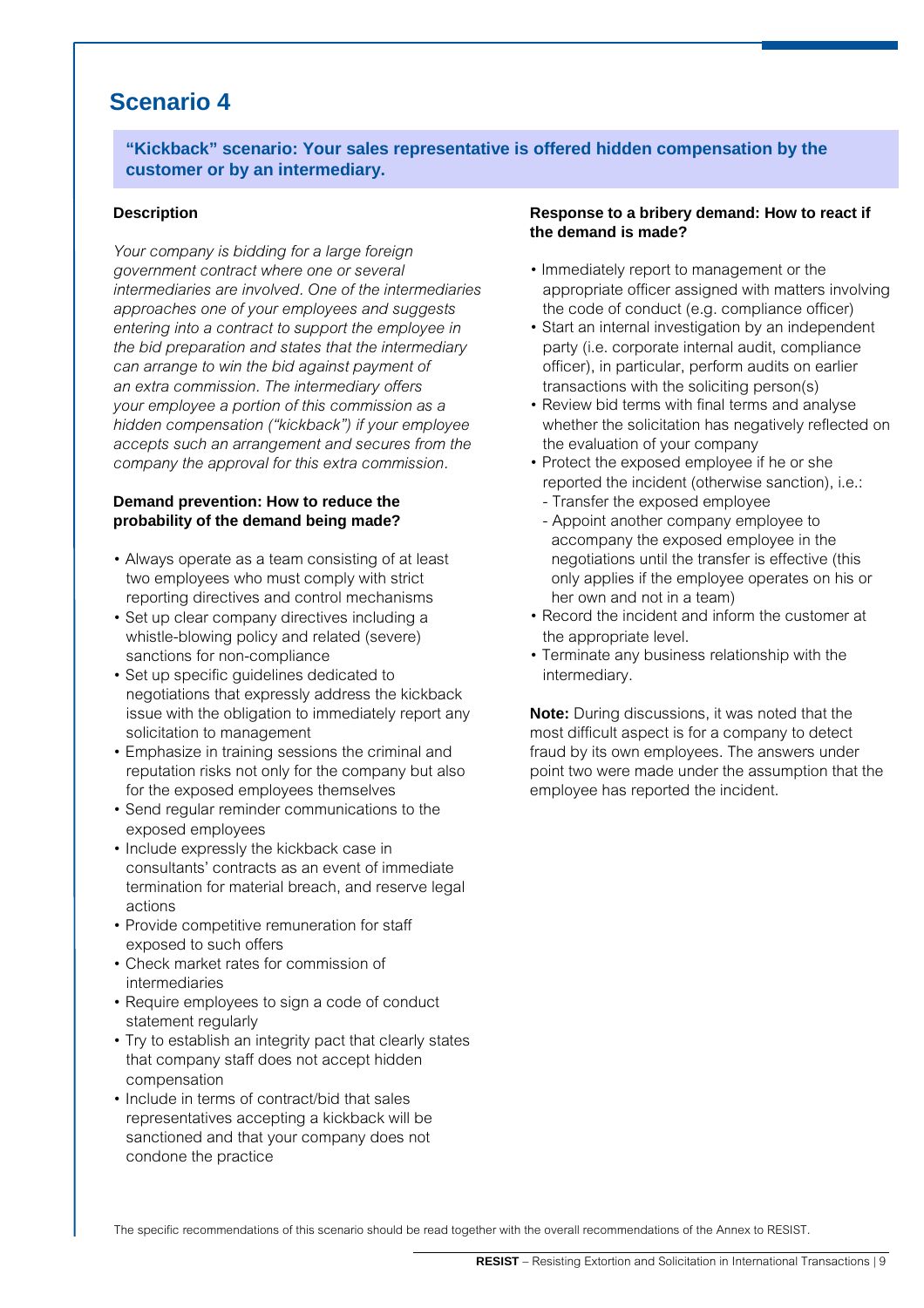### **A host country may impose or imposes a partnership with a designated local company that may present high corruption risks.**

#### **Description**

*In a call for tender, your company may be asked or is asked to contract with a designated local company (such as a co-contractor, sub-contractor or consultant) as a pre-condition to bid. The designated company might not or does not have the necessary qualifications to perform the task.*

#### **Demand prevention: How to reduce the probability of the demand being made?**

- Encourage local professional and business associations to engage with the government to enact laws and rules favouring freedom of contracting
- Seek the leverage of international financial institutions to enhance the freedom of contracting
- Engage in a dialogue with the procurement agency to improve procedures in the following areas: allow for freedom of sub-contracting for bids, i.e. pre-selection of eligible local companies should be made on the basis of objective financial, legal and technical criteria, including capacity to deal adequately with health, safety, environment and human rights requirements; in such a pre-qualification process, compliance to generally accepted corporate social responsibility should be considered
- As a deterrent to prevent an imposed partnership, select (after due diligence), prior to an upcoming bidding process, a local company with good reputation and sign with it a joint bidding agreement with anti-corruption provisions

#### **Responses to a demand: How to react if the demand is made?**

- Resist the request from the government or governmental entities using financial and technical arguments highlighting the inability of the imposed local company to meet the requirements of the project and the standards of your company or those shared with other venture partners
- Negotiate with the government or governmental entity and propose to substitute the imposed company with another local company of your choice with a good reputation and higher financial and technical records
- Discuss this pre-condition with other bidders and civil society organizations and jointly approach the government to remove this requirement and allow for open selection of local contractors
- If a local company is effectively imposed on your company and if, in your judgement, such company appears to be acceptable, insert adequate safeguard provisions in the contract with the imposed local company (including termination clauses); such contract should include a detailed description of the scope of work and market price remuneration, proportional to the services to be rendered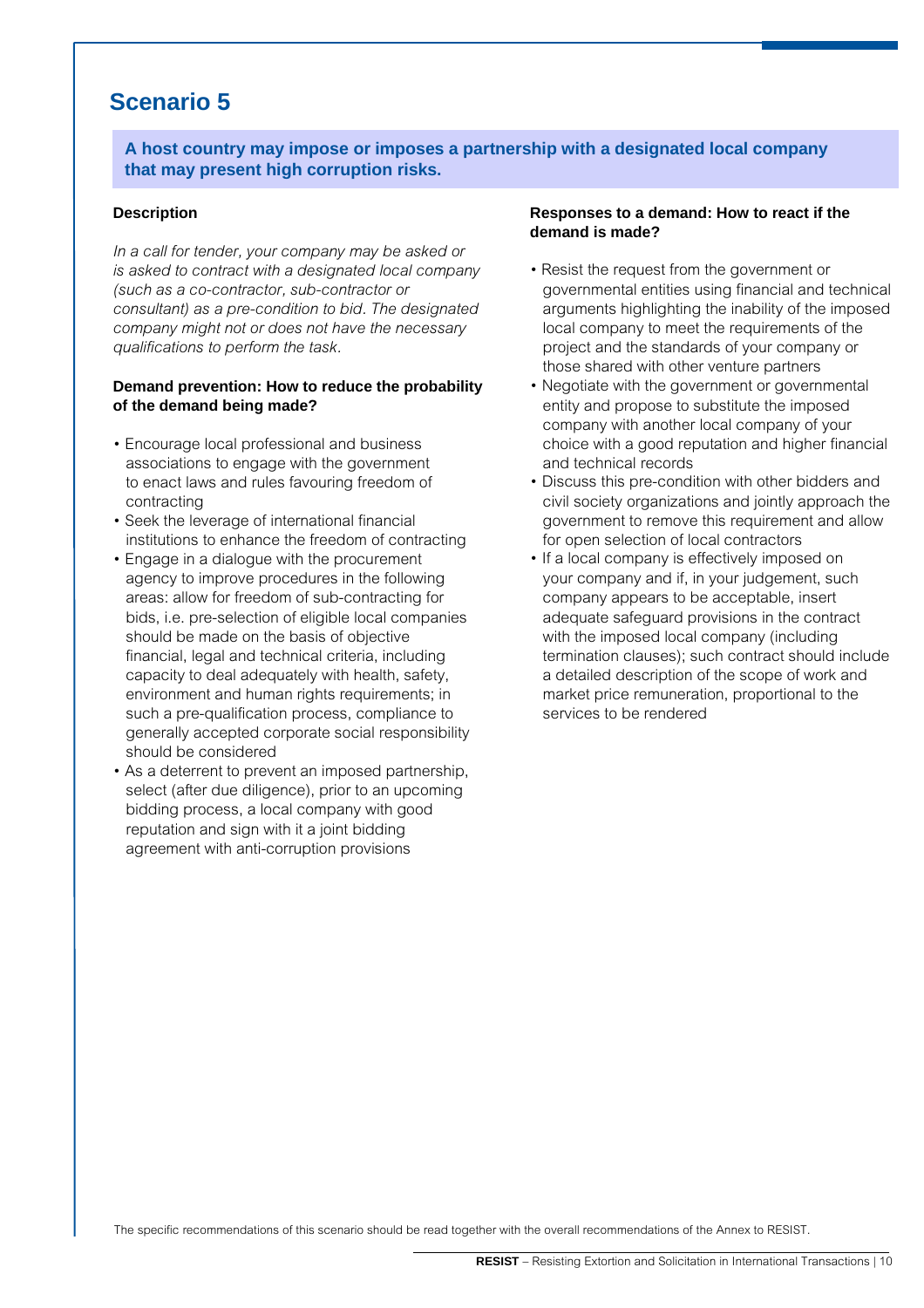### **Client demands a last-minute "closure fee" to close a deal that is now too late to lose.**

#### **Description**

*Your company is bidding for a large government contract. After two or three years of costly negotiations, your company is eventually awarded the contract. But just before the contract is being signed, you get solicited for a bribe by a member of the purchase committee. How can your company overcome this situation in a legally acceptable way without losing the contract?*

#### **Demand prevention: How to reduce the probability of the demand being made?**

- Elaborate a strict framework to support the negotiations: submit a detailed offer including terms and conditions and/or propose (if relevant) a draft contract, that both includes anti-bribery clauses and termination for default in case of bribery
- Define the scope of negotiation: make sure that the negotiation team has a clear mandate; inform the customer that the team is empowered with a specific limited mandate for negotiation, which excludes any request out of the scope of the call for tender terms
- During negotiations, including at closing time, identify decision-makers (technical, budgetary, etc.) within the procurement organization to determine where the solicitation could come from
- At bidding stage, consider involving main actors in fighting corruption such as banks and export credit agencies that might have a good knowledge of customer/decisions-makers and their practices

#### **Responses to a bribery demand: How to react if the demand is made?**

- Immediately inform your management and define an appropriate strategy (e.g. changing the negotiation team)
- Go back to the soliciting person with at least one witness (management, adviser, bank representative) with the following position:
	- Reaffirm your willingness to sign the contract and ignore the solicitation
	- In case the solicitation is reiterated:
	- o First, inform the person that the request is not acceptable
	- o Second, threaten to back off from the bid with public communication of the reasons for doing so, or actually back off from the bid
	- o Set a deadline for signature based on the terms and conditions previously agreed
- Go to customer that established the purchase committee to check the bid and inform him or her that the company has the impression that they are being subjected to a solicitation; ask the customer to inquire and suggest repeating the bid if necessary
- If sufficient evidence is available, address the national anti-corruption body/agency/ombudsman
- Go public and expose the situation; be prepared to back off the project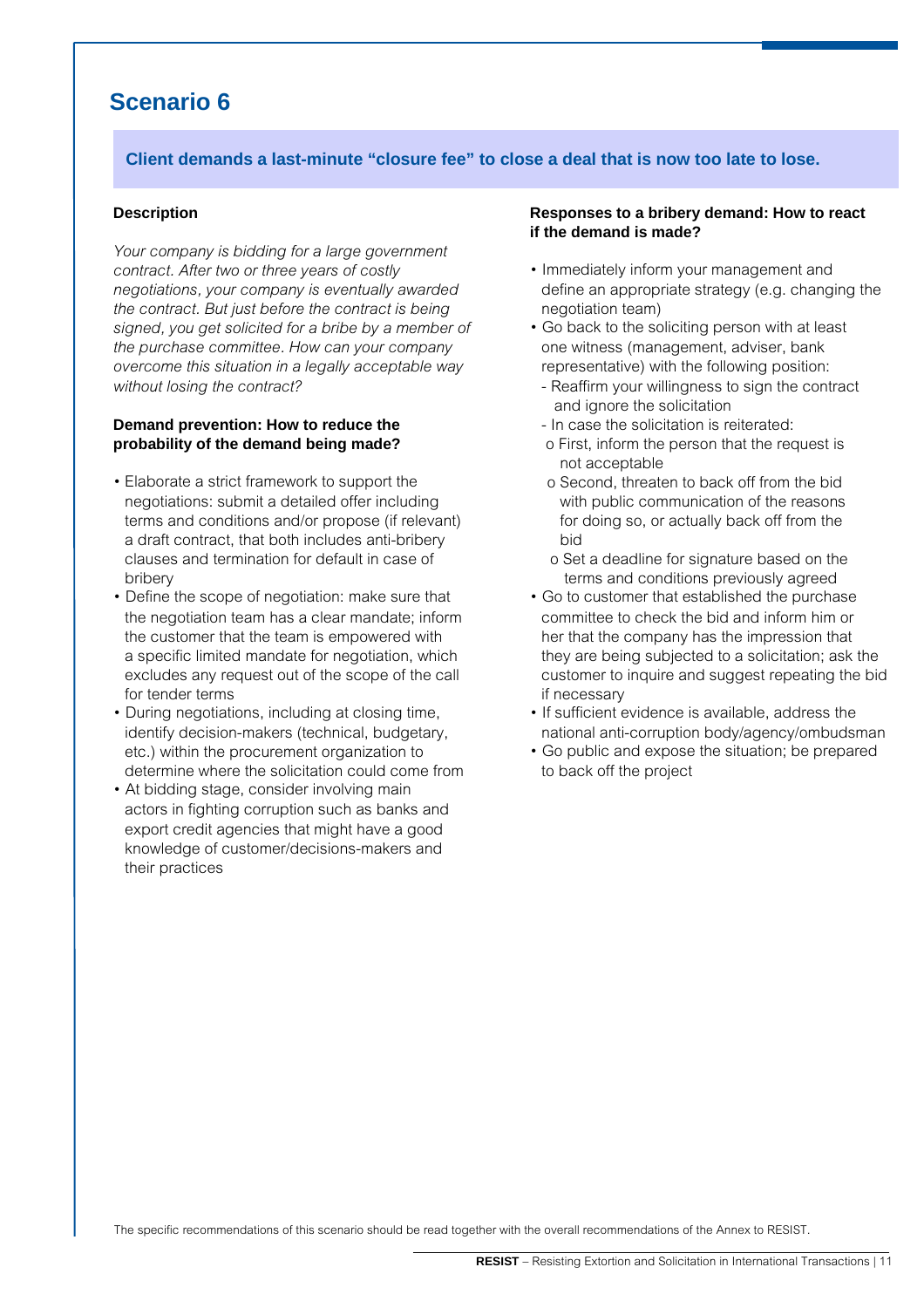**A company complaining about an unfair procurement process is threatened with a spurious criminal prosecution that will lead to a heavy fine.**

#### **Description**

*Company A knows that its competitor Company B has won the public bid because Company B bribed the public official in charge of the bidding process. Company A makes a report to the police. Company B reacts with threats of phoney accusations against Company A that would result in unjustified criminal proceedings against Company A unless it withdraws the report.*

#### **Demand prevention: How to reduce the probability of the demand being made?**

- Instead of making a report on its own, Company A could approach other competitors that also lost the tender as a result of the bribe payments by Company B to the public official and make the report together; Company A thus reduces the probability of the demand being made as Company B would have to issue the threat against all of the companies involved, which is rather unlikely (subject to antitrust laws or with the help of local counsels)
- Instead of making a report to the police, Company A could address the public official's superior or the competent fraud investigation unit in the public official's department and thus make it obvious that any allegations by Company B would only be acts of revenge and thus deter Company B from making threats in the first place
- Company A could also inform the press and the public that it has evidence of bribe payments by Company B to the public official in question. This would also reduce the likelihood of the demand by Company B being made in the first place

#### **Response to a bribery demand: How to react if the demand is made?**

- Explain to Company B that hard evidence has already been submitted and that even if the accusation would be revoked the case would very likely go ahead anyway as the proceedings have now been started
- Threaten to (and then do) inform the perpetrator's supervisor, superior or compliance officer or, as a last resort, the chief executive of Company B, and likewise the superior of the public official
- If the tender in relation to which the threat is made is financed by a multinational corporation or other foreign institution/donor, contact the compliance department of the donor institution
- Inquire whether criminal proceedings can be brought forward against the competitor in the competitor's home jurisdiction
- Inform the public about the threats made by Company B and thus increase the negative consequences for the extortionist (Company B)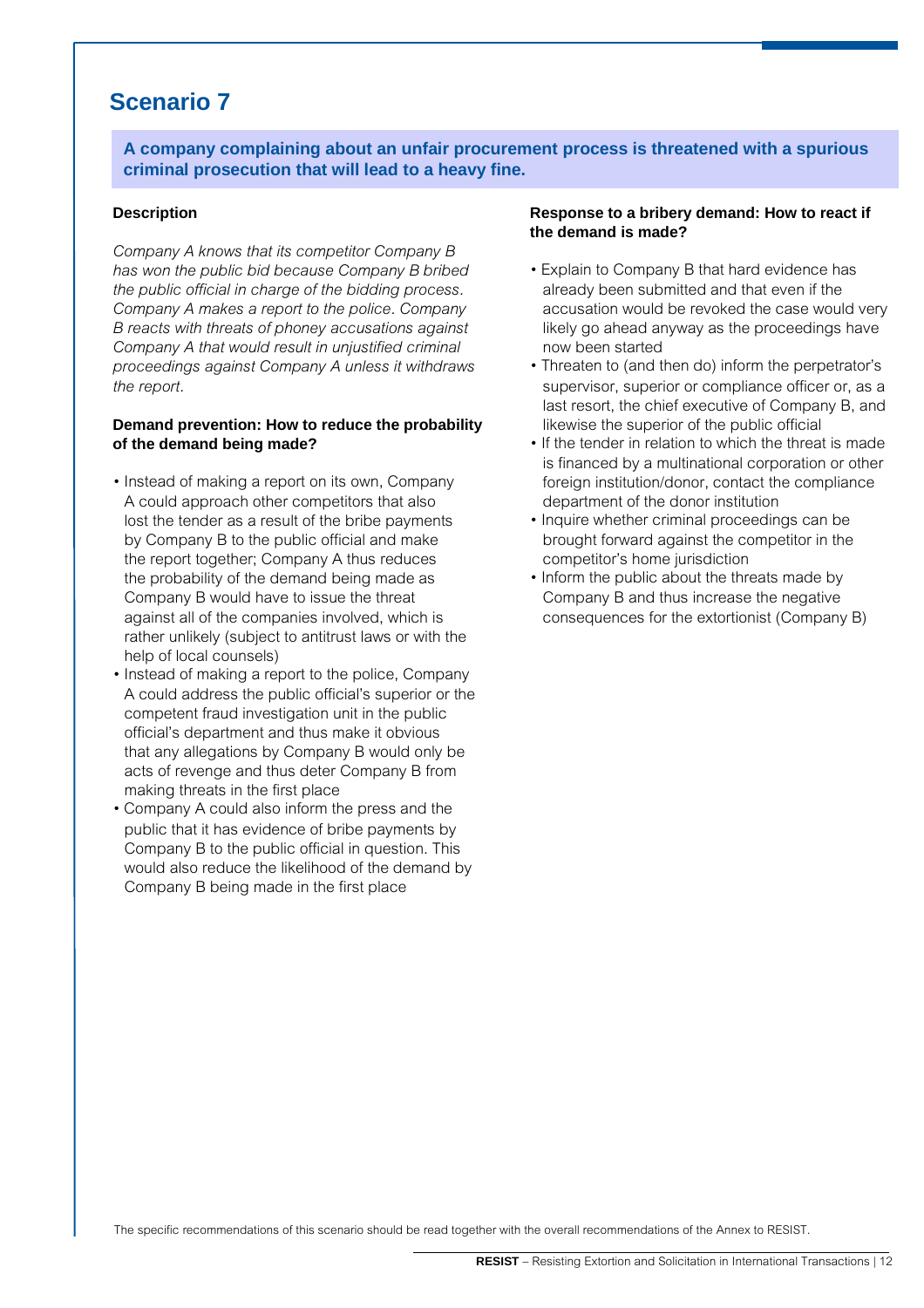### **A local government agency demands a fee for technical approval of equipment.**

#### **Description**

Your company is running a relatively new operation in a remote territory. You have received an unannounced visit from the local government official whose agency is responsible for technical approval of equipment that you have been waiting for. The official makes it clear that the approval of the goods will not be given unless you pay a "fee" in cash directly to the official.

#### **Demand prevention: How to reduce the probability of the demand being made?**

- Inform your management in advance that logistical and other company support for obtaining the approval will be necessary
- Include in contracts the maximum amount of lead time to allow permits to be issued
- Implement a company policy and guidelines prohibiting bribery, including how to reject demands for facilitation payments whenever possible, and communicate these to employees
- Establish and implement systems allowing employees to report demands for bribes and/or facilitation payments
- Provide anti-corruption training, which includes definition of extortion and facilitation payments and what to do when they are demanded
- Establish good relations with relevant government bodies, licensing agencies and local and traditional authorities where you operate
- Discuss with authorities the problems that employees face with payment demands from local officials and ways to prevent such situations from occurring
- Work with local commercial associations to document and publish the official procedures, time and fees involved for technical approval of the equipment
- Prohibit payment of non-documented expenses not compliant with laws or contractual provisions and establish guidelines requiring that all expenses are documented to include at least the amount, date and identities of persons making and receiving payment

#### **Response to bribery demand: How to react if the demand is made?**

- Refuse to pay
- Immediately report the incident to management and obtain authority to take appropriate action
- Inform the official that making the payment as requested is prohibited by your company and explain that the demand is illegal and could also lead to the termination of the employee making the payment
- Take the name of the person and state that all fees must be paid directly to the government office in return for an official receipt that includes all payment details, including the identity of officials receiving payment
- If it is logistically impossible to make direct payment to a government office, request that the official provide a receipt on government letterhead
- Make use of existing relationships to identify a more senior person in the licensing body whom you can approach instead, in order to explain the dilemma
- Seek the assistance of other companies and trade organizations, including contractors, and of other officials within the licensing body with whom the pre-existing relationships exist
- Explain to the relevant parties within the licensing body that the project/operation is in jeopardy and will fail if the demand is maintained
- Take proactive and cooperative action with relevant authorities and business groups (e.g. chambers of commerce and other importers and industry organizations, the relevant embassy) aimed at stopping future demands for such payments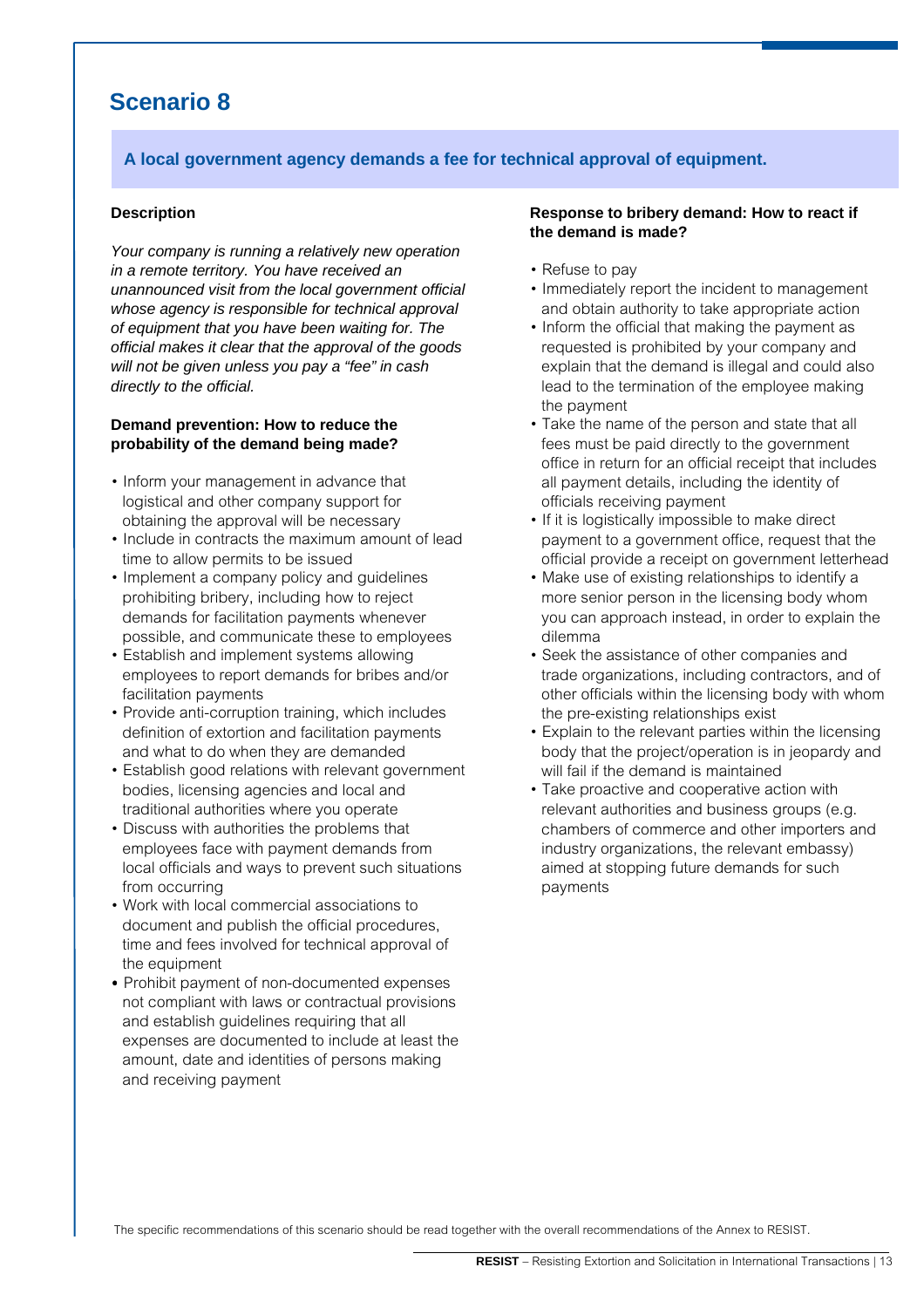**Newly-hired employees cannot obtain work permits unless an employment surcharge is paid.**

#### **Description**

*Your company has started hiring personnel for the fulfillment of various tasks for a project that was recently awarded to you. The recruitment process is almost complete and local and foreign candidates have been pre-selected. You must obtain work permits from the local authorities for all (local and foreign) candidates. Local officials have requested you pay an unofficial "surcharge" for each work permit. A delay in hiring your employees would have a significant adverse effect on the project timeline.*

#### **Demand prevention: How to reduce the probability of the demand being made?**

- Implement a company policy and guidelines prohibiting bribery, including how to reject demands for facilitation payments whenever possible, and communicate these to employees
- Insert provisions in your bid and in your contract requiring the application of your code of ethics during all the phases of the contract
- Establish an internal HR process that explicitly forbids any undue payment to obtain work permits
- Brief the manager in charge of the hiring of the risks of undue solicitation to obtain work permits
- Become familiar with local labour and immigration laws and practices during the pre-bidding phase
- Implement a company policy prohibiting any cash payment not explicitly agreed at the appropriate management level, and requiring documentation of any such approved payment
- Obtain written permission to hire local and foreign employees from the relevant authorities during the bidding process, include a relevant provision in the project contract and provide the relevant local authorities with a copy of this permission when applying for work permits
- Negotiate into the contract that the local customer will provide you with reasonable assistance in obtaining the candidates' work permits
- Apply for all work permits in one or more large blocks to make it harder for officials to turn them down
- Ensure that each permit application is completed properly and is accompanied by all required documentation
- If the candidates come from foreign countries, request that the relevant embassies facilitate the process by interfacing with local authorities

• Engage in a wider discussion on the procedures for hiring foreign workers; work with the local authorities (ministry of labour, local business association, etc.) in preparing an official guide on the process and costs of obtaining work permits and ensure this information is publicly available and displayed in the relevant offices

#### **Response to bribery demand: How to react if the demand is made?**

- Refuse to pay, explaining that your company does not allow payment of such "surcharges" to obtain permits unless expressly required by law or written official procedures, and then only in return for official receipts from the local authority for payments made to the bank account of the authority, never to an individual
- Notify the authority's senior management or supervising body of the surcharges demanded
- Alert the customer, explaining that these demands may jeopardize the continuation of the project unless the customer intervenes to assist in stopping them
- Engage with the project's other stakeholders to gather support for your efforts to stop the payment demands:
	- Approach local unions for support in hiring local employees and obtaining work permits legitimately
	- Approach local business associations/ chambers of commerce/ICC national committees to get support in obtaining the work permit legitimately
	- Discuss with other companies operating in the country the legal requirements and practices and seek advice on how they have responded to similar demands
	- -Consult other companies involved in the project to ensure a common position on refusing to pay the bribes demanded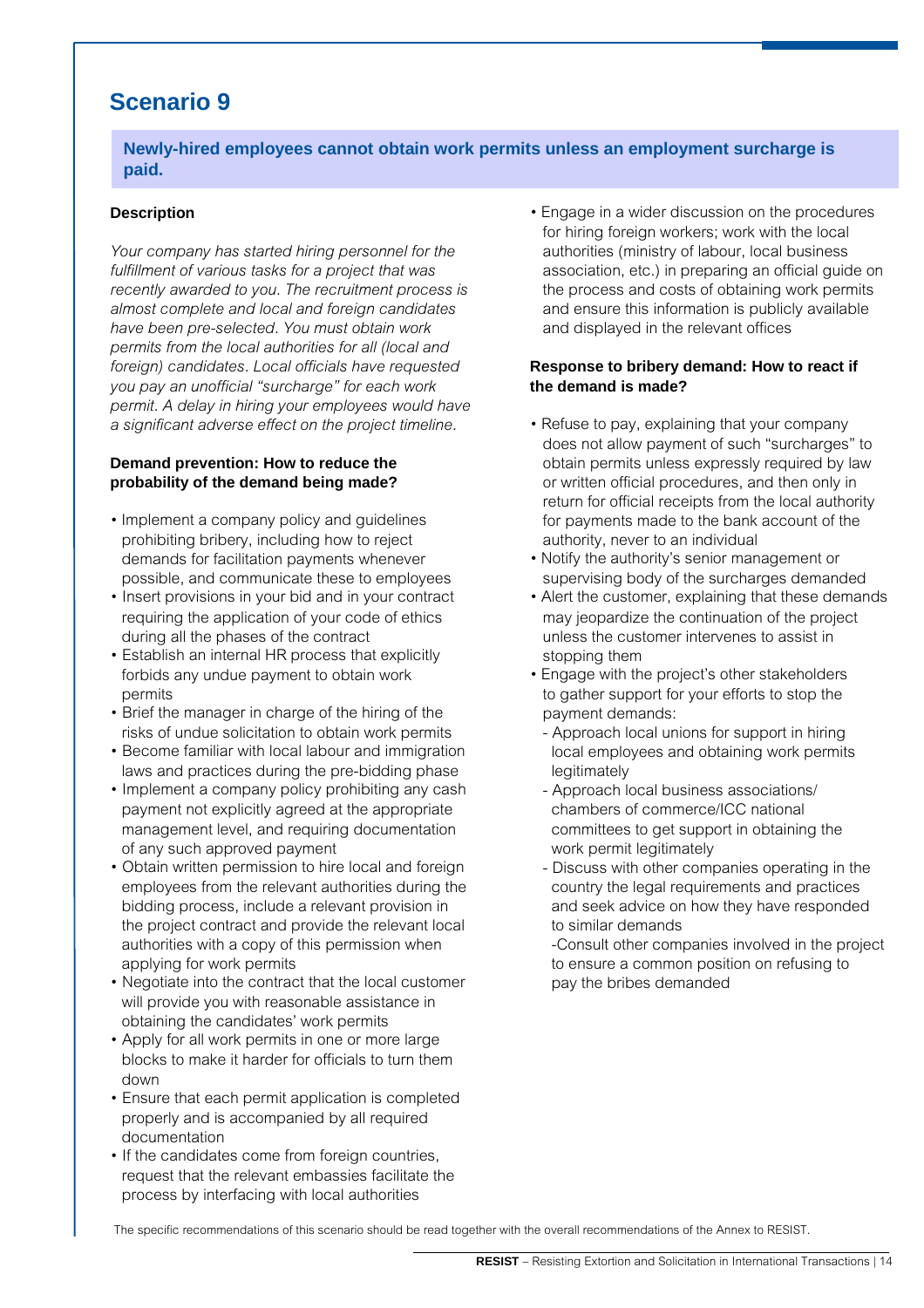### **A local police officer requests a payment to allow an expatriate worker to cross an internal border within a country.**

#### **Description**

*Your company operates in a country that previously required expatriates to obtain permission to travel from one province to another, but this regulation has been abolished by the central government. As you travel from the province where your company's office is located to an operating site in a different province, you are stopped by a local police officer who asks to see your ID documents and permits. The officer informs you that he/she has to withhold your passport, claiming that there is a "special" stamp missing and that you do not have the necessary authorization for internal travel. The officer, however, offers to "solve the problem" and let you go in return for a small cash payment.* 

#### **Demand prevention: How to reduce the probability of the demand being made?**

- If you do not already have one, establish a company policy and guidelines for prohibiting bribery, including dealing with the risk of extortion and demands for facilitation payments
- Obtain local legal advice on the legal status of facilitation payments locally. Clearly state that your company will not make facilitation payments
- Analyse the risk of occurrence of facilitation payment demands in a given country, make plans to reduce the risk and design responses, discuss with personnel in which situations such payments are most likely to occur and identify alternative ways of resolving the issue
- Communicate to all employees the company's anti-corruption policy and guidelines, ensuring especially that those employees who may be exposed to such situations are familiar with them
- Use every opportunity to announce externally in the country of operation that the company will not accede to demands for facilitation payments and implement your policies consistently with this stance
- Provide anti-corruption training that specifically covers extortion and facilitation payments, appropriate responses to demands (i.e. dilemma training) – this could include the levels of risk in different countries and for different administrative processes
- Establish and implement systems encouraging employees to report demands for facilitation payments
- Establish an advisory function employees can call upon when faced with such situations (e.g. designated contact persons within the business unit such as local managers, security officers or legal counsel), preferably someone who is a country national and has the necessary authority to enforce the policy
- Engage a local security or emergency assistance firm, or a local legal firm for assistance in such situations and instruct them to comply with your policies
- Ensure that your employees have all documents necessary to travel within the country and that they are valid
- Establish good relations with relevant government agencies, local and national authorities in areas of operation and discuss with relevant officials the problems that employees can face (e.g. demands for facilitation payments) and ways to prevent such situations from occurring

#### **Response to bribery demand: How to react if the demand is made?**

- If you are sure that your documents are valid and there is no need for a "permit", you should explain this to the officer who is requesting the payment
- You should make clear to the officer that small payments of this kind are against company policy and are illegal (if this is the case, which it almost always will be in most countries)
- Record the name of the officer requesting the payment and ask to see his/her official identification
- If the official insists on payment, call the company's advisory function for assistance or, if possible, your manager, explaining that you must obtain a receipt signed by the official, and record the details of any payment made, including the official's identity, for company records
- If the payment is unavoidable without perceived risk to life or limb, negotiate it to a minimum amount, make the payment, get the receipt indicating the amount of the fee, the reason for the fee, the name of the officer who requested it, and his or her position, preferably signed by the officer
- Immediately report the payment to your manager; the payment should be justified to your manager, who should sign the incident report and the documentation of payment
- Ensure that the payment is recorded in the company's accounting system in the correct amount, with a clear explanation of its purpose
- Report the incident externally to relevant authorities, such as that country's ministry of the interior, your home country's local embassy, etc.
- Analyse the incident in the organization, devise plans to reduce the risk of reoccurrence, and design responses to future demands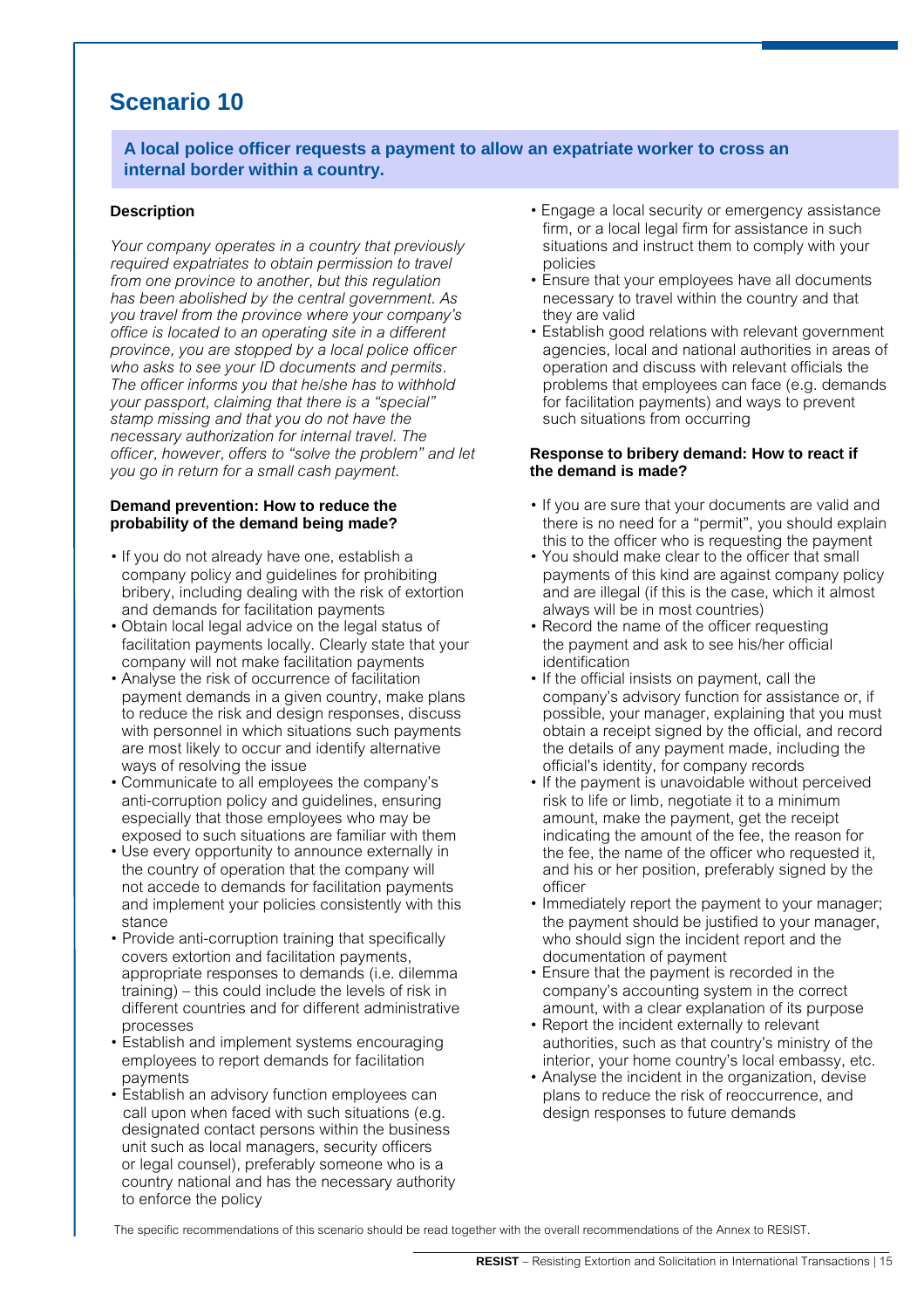### **An employee of the state electricity company demands cash for connection to the grid.**

#### **Description**

*Your company is about to receive the equipment necessary for connecting a project site to the electrical grid when an employee of the state electricity company approaches your project manager explaining to him/her that the connection to the grid will be delayed for days or weekly, if not indefinitely, for some obscure reason. An immediate cash payment to the employee would, of course, accelerate the connection and therefore facilitate the timely completion of your project.*

#### **Demand prevention: How to reduce the probability of the demand being made?**

- Have specific discussions with the customer during the bidding stage to identify the exact process for completion of the project, to include the steps necessary to connect to the electricity grid; also, ensure alignment with the customer on how to react if demands for illegitimate payments are received
- Identify in advance and ensure compliance with all official requirements for connecting to the electricity grid
- Identify in advance time requirements for connecting to the grid, taking delays into account
- Clarify in the contract with the customer which party is responsible for grid connection and the consequences of delays on the time schedule
- Implement a company policy prohibiting any type of bribery, including whenever possible facilitation payments
- Ensure employees clearly understand which types of payments are not permitted and ensure easy means of reporting illicit payments
- Make employees aware of the consequences of such violations

#### **Response to bribery demand: How to react if the demand is made?**

- Refuse to pay
- Explain your company's legal concerns/obligations and programme commitment to fight corruption
- Develop an action plan to deal with the project demands for connecting to the power grid
- Report the demand to the supervisor of the person making the demand
- If the demand persists, explain that any payment must be recorded in your company files, including the name and other identifying details of the employee making the demand
- Report such demands to the employee's superiors in the electricity company and work with them to ensure that future demands for illegitimate payments will not occur
- Consider working with your own power generators in the meantime, if feasible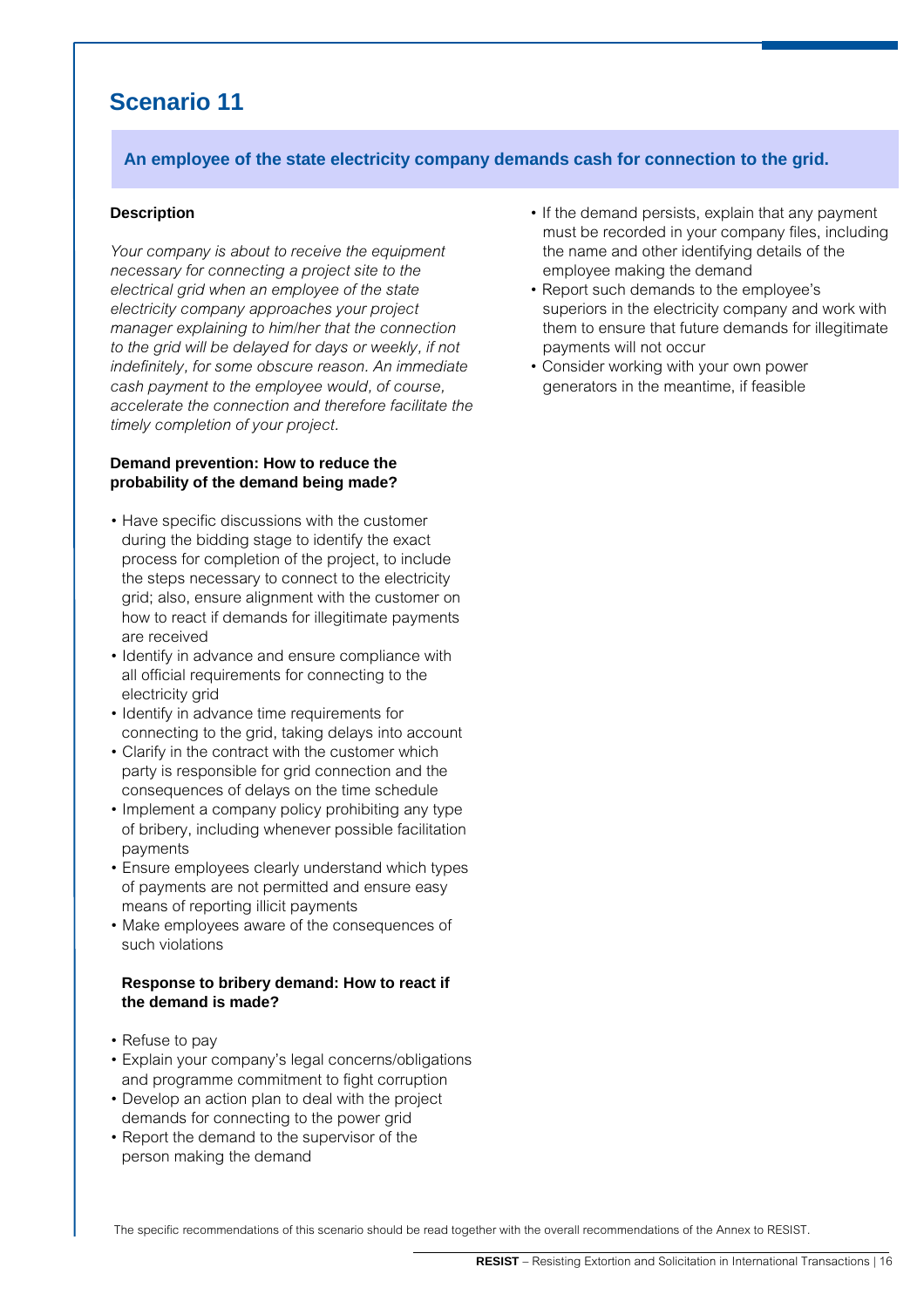**Long-awaited essential equipment is stuck in customs for clearance and only the payment of a "special" fee can secure its prompt release.**

#### **Description**

*You are the local manager of your company's operation in a foreign country. For weeks, the shipment of critical technical equipment has been delayed by red tape at headquarters. When the equipment finally arrives in the country, your personnel are told by a customs officer that the paperwork is "incomplete". This will prevent the release of the equipment until the problem has been solved. The customs official indicates that a resolution could take several weeks. He/she adds, however, that the problem can be solved quickly through an expeditor's fee or cash payment of \$200, which would ensure customs clearance of the equipment in one business day.*

#### **Demand prevention: How to reduce the probability of the demand being made?**

- Communicate to employees the company's anti-corruption policy that includes extortion and facilitation payments and provide training on how to avoid and deal with demands, especially the employees who may be more exposed to such situations
- Establish and implement systems available to employees to report and seek advice for demands for small payments
- Order goods early avoid time pressures on delivery
- Have an adequate supply of parts and consumables that must be imported. Perform due diligence on customs procedures at various points of entry to the country (i.e. seaports, roads, airports), determine which ones pose the highest and the lowest corruption risks, and find out the time required to clear goods; set out primary and alternative import routes accordingly
- Switch to an alternative import route and point of entry if obstructions are experienced at the primary point of entry
- Research official customs procedures and familiarize necessary personnel with the procedures; clarify unclear parts of the procedures with the central customs authorities
- Take steps to make the official customs procedures widely available in the country to counteract ignorance and opaqueness, e.g. with the help of business associations, in cooperation with customs authorities or other government departments

#### **Response to bribery demand: How to react if the demand is made?**

- Quality check your customs clearance paperwork to ensure full compliance with procedures
- Verify whether customs procedures provide for any official expedited services
- If so, verify size of fees for such services never pay for any such services without an invoice and/ or receipt
- Ensure that any payment made is recorded in the company's accounting system in the correct amount, together with the invoice/receipt and an explanation of the purpose of the payment
- If the customs procedures do not provide for expedited services or are not clear on the size of fees for such services and an invoice or a receipt is not provided:
	- Make it clear to the customs officer that payment to public officials for a service to which one is already entitled is against company policy and is illegal
	- Refuse to pay facilitation payments to expedite customs clearance of goods
	- Demand reasons why the goods are stuck and do so on a daily basis
	- Demand that measures be taken to mitigate such reasons
	- Make it clear that normal customs procedures shall be followed
	- Do not reveal that you are under time pressure
	- Ask for the name and position of the customs officer and request to meet his/her superior
- If the customs clearance delays have impacts on the company's business relationships inform business partners of the situation and of the potential consequences explore if and how to approach the customs authority jointly
- Request a meeting with the central customs authority or relevant ministry to request that actions be taken
- Explore whether other companies face similar problems and jointly address the customs authority
- Report the incident internally in the company; analyse the case, develop a plan to reduce the risk of reoccurrence and design responses for future demands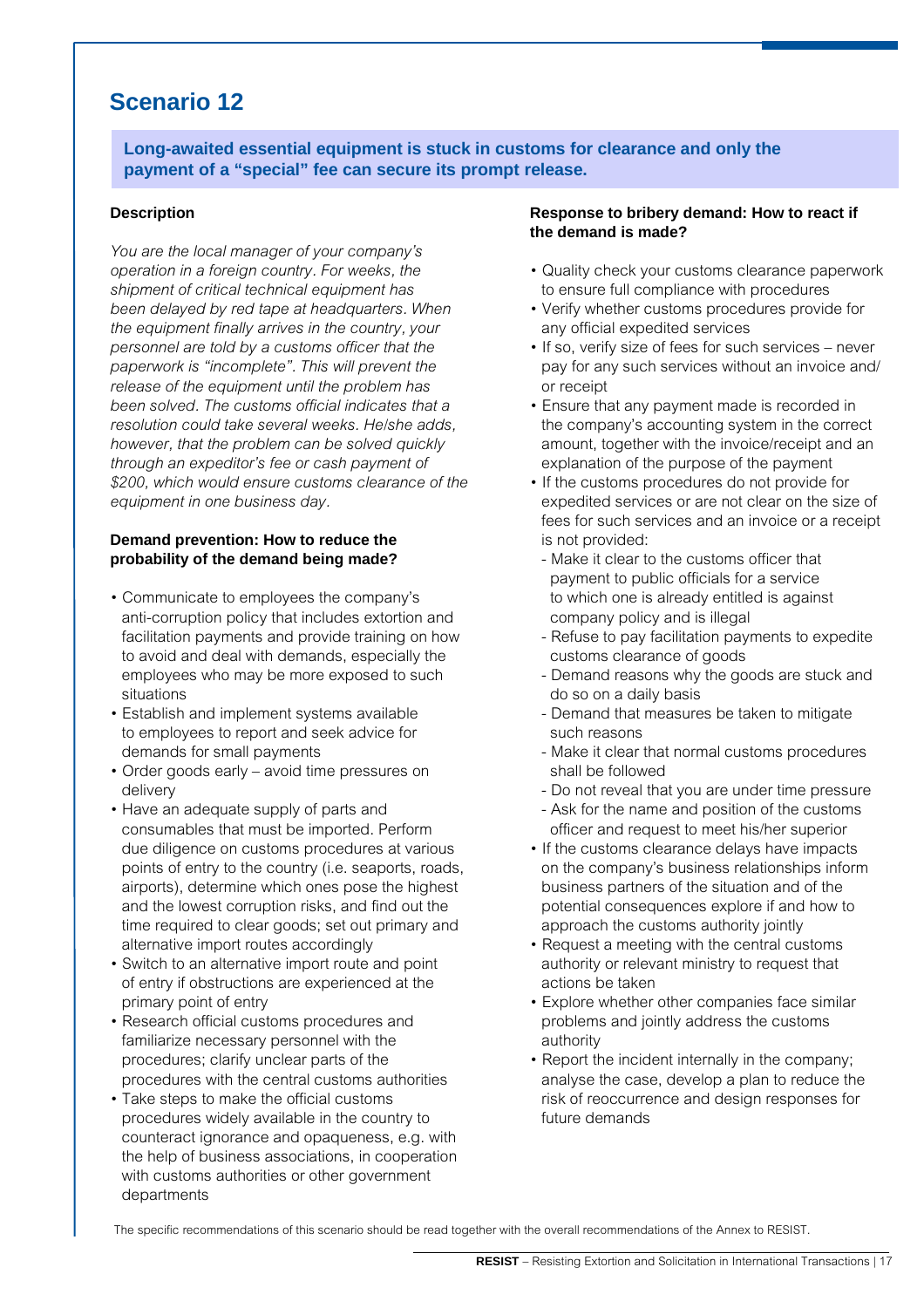**Perishable goods are held up in customs and will only be released if a cash payment is made.**

#### **Description**

*Your company's goods, some of which are perishable or have limited shelf life, have been stuck in customs for a prolonged period awaiting clearance. A customs official has informed you that the only way to prevent further delay is to provide him/her with a cash payment. Your company's legal counsel has informed you that expediting payments are illegal in this country.*

#### **Demand prevention: How to reduce the probability of the demand being made?**

- See Scenario 12
- Consider purchasing goods locally to the extent practicable
- Try to understand what might cause backlogs in customs clearance – if potential delays are a result of it being a traditionally busy part of the week, month or year, then try, to the extent possible, to schedule the shipment of your company's goods during periods when the customs office experiences less volume
- Build your company's reputation for refusing to pay facilitation payments as a matter of corporate policy

#### **Response to bribery demand: How to react if the demand is made?**

- Refuse to pay any bribe or facilitation payment to expedite customs clearance
- Report the demand to the company's legal counsel promptly
- When meeting with the customs official to discuss the delay, request to be accompanied by a lawyer or police officer to reduce the probability of being asked to make a bribe
- State the company's anti-corruption policy and its commitment to following the law
- Explain that making a payment that is against the law exposes not only the employee and the company but also the customs official to potential criminal prosecution and other sanctions
- Consider informing the customs official's supervisor of the solicitation
- Explain the nature of the goods, the demand in the country and the negative consequences of loss of all goods due to their perishable nature
- Make public the loss of perishable goods due to delay in customs and bribe demands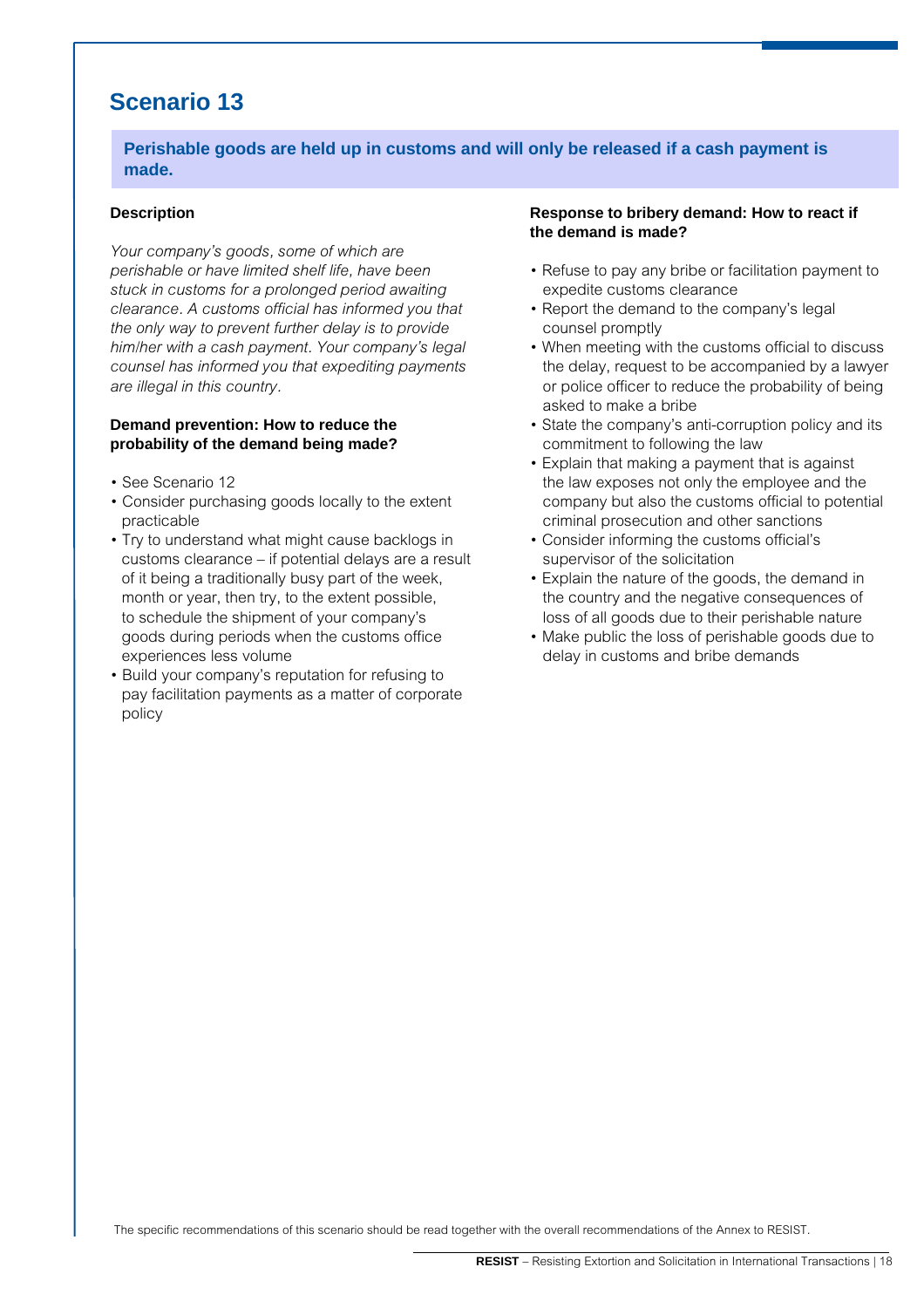### **A tax inspector asks for a "kickback" in exchange for granting a discharge or accepting a settlement in a tax dispute.**

#### **Description**

*Following a tax audit, your company has received a reassessment notice in a foreign country where your subsidiary or branch operates. There are solid arguments in favour of challenging the proposed tax adjustment. The issue is under discussion with the tax authorities. The tax auditor proposes a discharge or a settlement in return for the payment of a "kickback".*

#### **Demand prevention: How to reduce the probability of the demand being made?**

- Establish a policy addressing bribery and extortion risks, including the proper handling of demands for kickbacks
- Secure your tax position in the country with the help of your tax department or a reputable local tax adviser by:
- Being fully compliant with local tax regulations
- Avoiding tax schemes that could be considered dubious or not compliant with local standards
- Developing a good working relationship with the tax authorities
- Ensure that the local tax adviser you work with has a sound reputation and does not have an inappropriately close relationship (i.e. conflict of interest) with the tax authorities
- While the tax audit is ongoing:
	- Try to agree with the tax auditors on a method of operation that will provide a paper trail of the audit (i.e. written questions and answers)
	- Make sure that your local tax adviser attends, together with the company's representative, all meetings with the tax auditors
- Try to identify the tax auditors' supervisor

#### **Response to bribery demand: How to react if the demand is made?**

- Alert your management and your tax department immediately
- Refuse to pay and:
- Point out the fact that you have solid arguments to challenge the tax adjustment and that you are prepared to appeal before the appropriate court should this be needed
- Inform the tax auditor that no additional tax payment is allowed by the company unless it is expressly authorized by management at headquarters (and/or by the tax director) and only if an official receipt from the tax authorities is to be issued
- In the event of a settlement, request that an official written position be issued by the tax authorities
- Alert the tax auditor's supervisor
- Bring the kickback request to the attention of the trade department of your embassy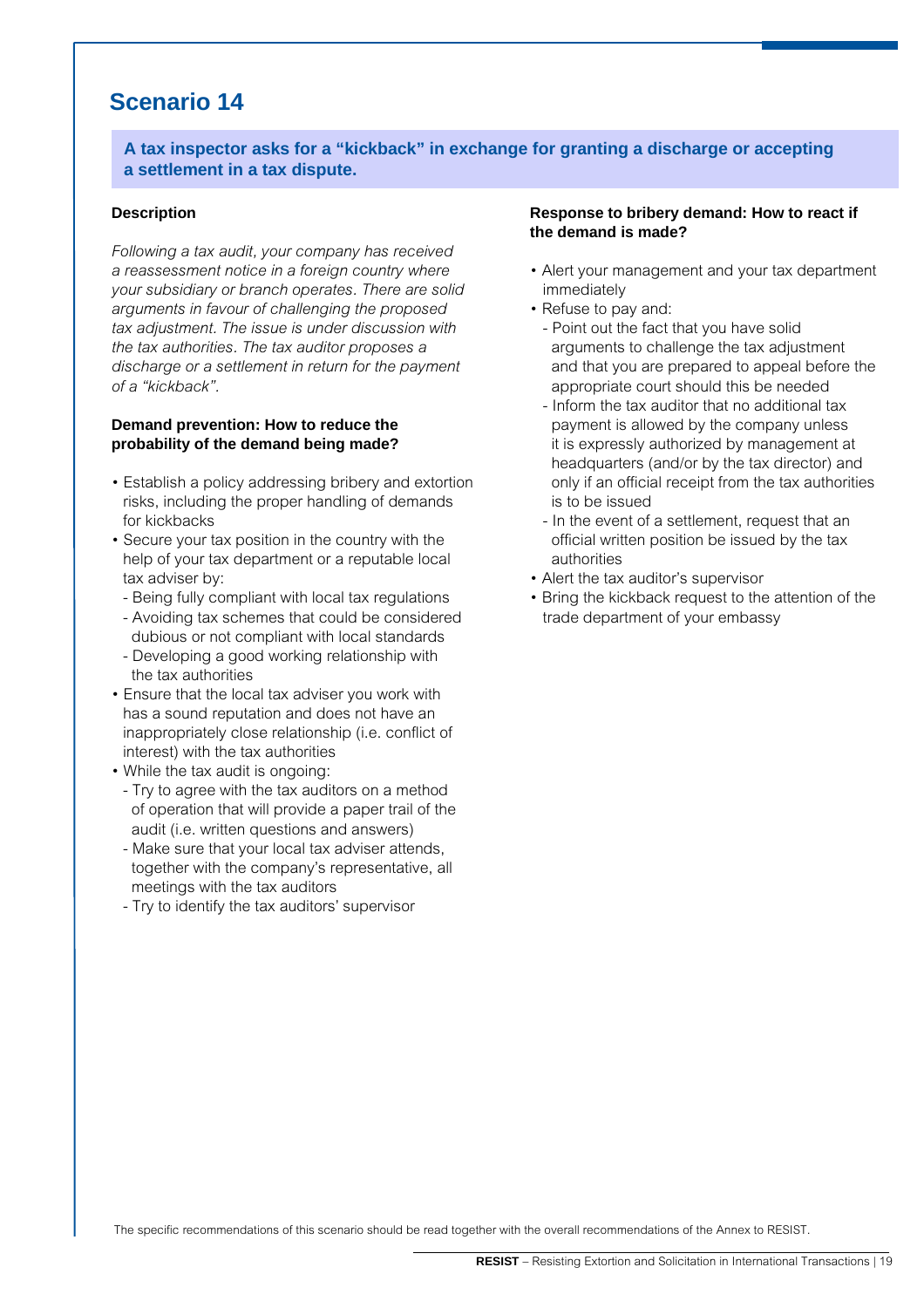**A union leader demands payment to an employee welfare fund before allowing his/her members to unload a ship.**

#### **Description**

*A union sets up a picket line on the docks. Its leader demands recognition of the union as the sole bargaining representative for all workers employed by the project and a \$1 million contribution to the union's welfare fund. The union leader and two members of his/her family are the welfare fund's trustees.*

#### **Demand prevention: How to reduce the probability of the demand being made?**

- Establish a policy addressing bribery and extortion risks, including the proper handling of charitable contributions, with disbursement mechanisms, limits for expenses and approval levels
- Provide anti-corruption training to local management
- Provide labour law/relations training to local management
- Issue instructions to your local management team that site recognition of unions and collective bargaining with local unions are subject to corporate monitoring and supervision
- Decide which unions are to be recognized as parties to collective bargaining, and establish agreements
- Agree "rules of interaction" (for non-collective bargaining issues) with local union chapters, including integrity issues, conflict resolution and complaints mechanisms (to company head office and union head office)
- Develop and maintain good working relations with unions represented at the site

#### **Response to bribery demand: How to react if the demand is made?**

- Refuse payment on grounds of company policy, anti-corruption provisions in laws, OECD Anti-Corruption Convention and UNGC 10th Principle (if appropriate)
- Disclose demands and responses to corporate management, local government, union head office and ILO (where appropriate)
- Explore possibility of ILO disclosure/proceedings/ sanction
- Consider legal actions against the union
- Investigate and provide a full report to company management and, where appropriate, other bodies as indicated above
- To solve the conflict, suggest the establishment of a transparent agreement for a welfare fund under the auspices of neutral third parties so the issue is decoupled from shipments and not under the direct influence of the union leader; negotiate the contribution to an amount that is acceptable to the company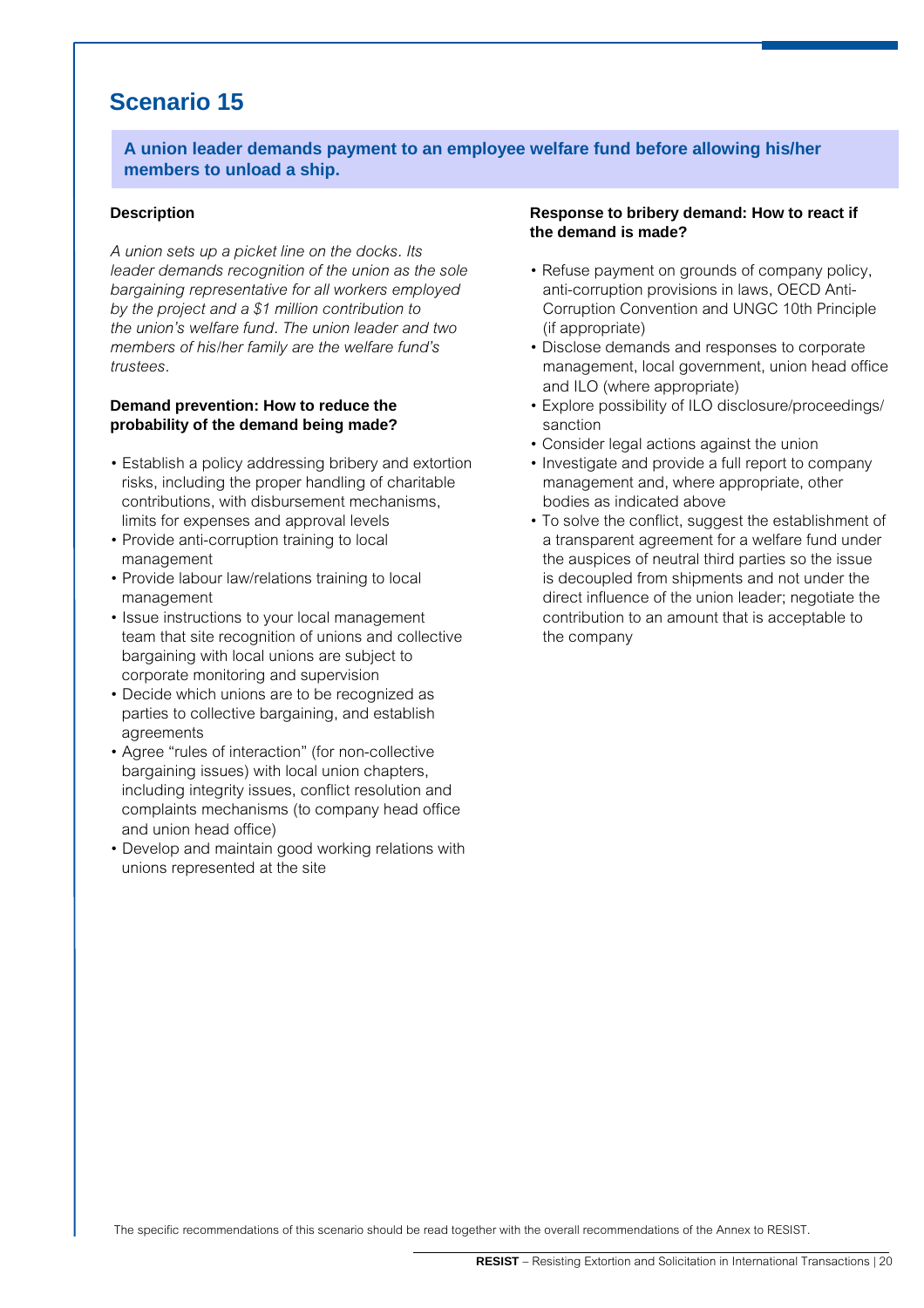### **A client asks your company to arrange and pay for a check-up at a prestigious hospital while on a visit to your home office.**

#### **Description**

*In the course of the performance of a contract, you have arranged a training session in the company's home country for the benefit of designated customer representatives. Prior to the trip, the head of delegation asks for a check-up in a prestigious hospital during his/her stay.*

#### **Demand prevention: How to reduce the probability of the demand being made?**

- Define a clear company policy for gifts, hospitality and personal expenses such as pre-approval and control mechanisms
- Clearly state publicly this policy on your company website or any other appropriate means for internal and external purposes
- Train your personnel on how to implement this policy
- Provide in the contract detailed provisions describing eligible expenses according to their nature and amount and consistent with the company's gift and hospitality policy

#### **Response to bribery demand: How to react if the demand is made?**

- State your gift and hospitality policy and show that you are not allowed to give in to this request
- Explain that this practice may violate international conventions (such as OECD and UNCAC) and applicable laws
- If appropriate, offer logistical support to arrange the visit, but without paying for any expenses
- Ask for a formal written request by a superior, which should be enough to put an end to the solicitation process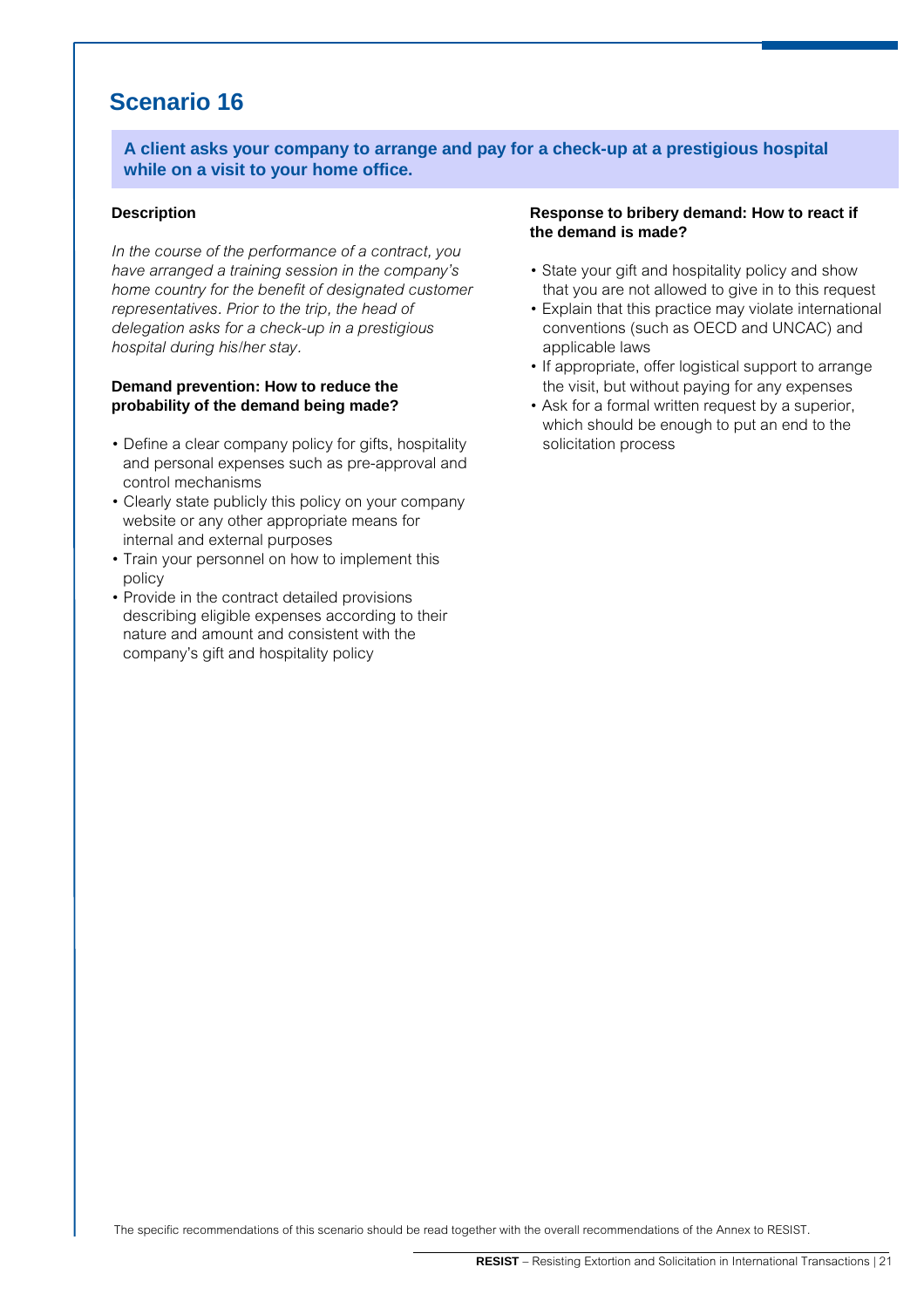### **A government official requests free product samples for private use.**

#### **Description**

*A minister (or other high-ranking government official) asks your company to provide free product samples for his/her son's 16th birthday party. Your company feels pressure to comply with the request to maintain its good relationship with the official.*

#### **Demand prevention: How to reduce the probability of the demand being made?**

- Implement a clearly articulated company anticorruption policy on gifts that restricts the value and frequency of gifts to government officials
- Promote awareness of this policy by posting it on your company's internal and external websites
- Train your personnel on the policy, especially those who may interact with government officials

#### **Response to bribery demand: How to react if the demand is made?**

- Politely explain that your company policy prevents you from being able to satisfy this request
- Explain that providing these products for the official's personal benefit may constitute a bribe, or have the appearance of being a bribe, under the law
- Explain that providing free product samples as a gift exposes the employee and the company to potential criminal prosecution and other sanctions
- Consider putting this answer in writing in the form of a letter to the official
- Promptly report the request to your company's legal counsel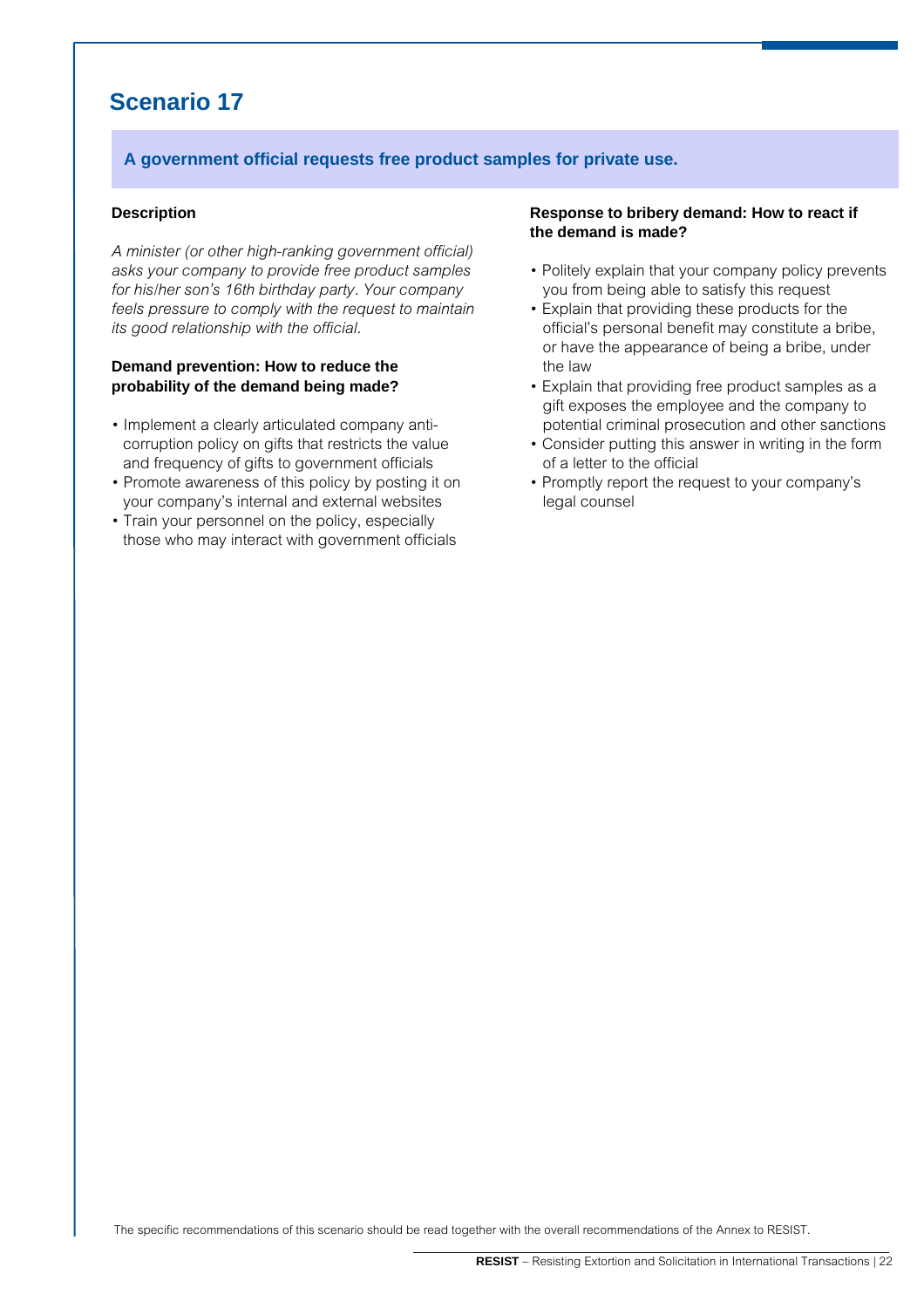### **A government representative requests sponsorship for an activity linked to the private interests of high-level government officials.**

#### **Description**

*In executing a construction contract for a ministry in a developing country, your company is asked to sponsor an activity closely linked to the private interests of individuals associated with the ministry. Your company is made to understand that its response to this demand will impact its future business in the country. This is a common scenario in this country where companies are often approached by organizations or governmental bodies requesting sponsorship for activities as a means of overcoming budget limitations.*

#### **Demand prevention: How to reduce the probability of the demand being made?**

- If you do not have one, establish a company policy and guidelines for handling bribery and extortion risks, including risk associated with sponsorships and political contributions
- Use every opportunity to communicate the company policy externally
- Develop internal guidelines for sponsorships with transparent criteria, i.e. indicating that your company only sponsors projects that directly benefit communities around your company's projects and that are linked to your company's overall corporate social responsibility/sustainability strategy
- Establish a sponsorship board or similar function within your company to analyse every sponsorship proposal according to internal criteria established in the sponsorship guidelines; ensure that decisions about sponsorships are documented
- When projects are sponsored, maintain necessary control and influence to avoid any misuse of the funds (e.g. through a reputable, independent third party)
- Ensure that sponsorship payments are made to organizations and not to individuals, that the sponsorships are covered by written agreements and receipts, and that no conflicts of interest are involved
- Remain aware that sponsorships and political contributions that benefit public officials directly or indirectly, materially or immaterially, are likely to be regarded as bribery by law enforcement agencies
- Communicate to government agencies how the company operates and what its vision, values and strategies are; inform these agencies of your company's corporate social responsibility programmes to avoid misunderstandings
- Establish a sponsorship budget and a prioritized list of potential sponsorship areas or projects
- Identify credible local stakeholders with whom to develop alternative sponsorship activities in compliance with company guidelines
- Publicize internally and externally the sponsorships in which the company engages

#### **Response to bribery demand: How to react if the demand is made?**

- Refuse to sponsor the activity
- The refusal should be decided by the sponsorship board or a similar function within the company and the rationale duly recorded, thereby reducing the exposure of the employees dealing with the customer
- Clearly explain the reasons for refusal, which should be communicated and explained to the government agencies or officers making the demand and, if possible, involving other authorities that are relevant to the activities to be sponsored
- Explore eligible sponsorship at the time of refusal to show goodwill while resisting the solicitation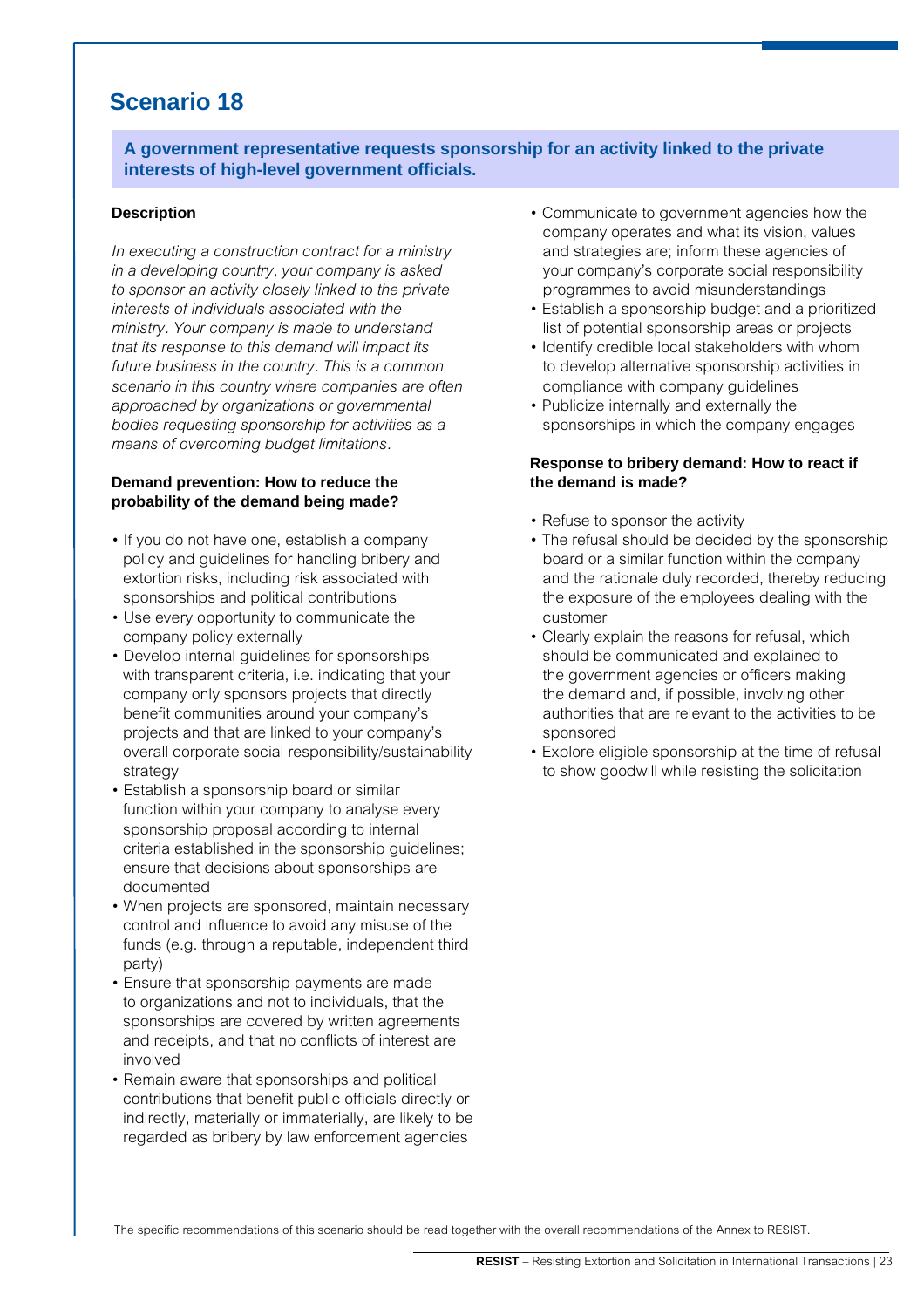**A financial services intermediary demands incentives over and above the regulated commissions and fees for referral of clients to financial product providers.**

#### **Description**

*A client consults an intermediary in the financial services industry for advice. The intermediary approaches a financial services provider and offers to advise his/her client to do business with that specific provider in exchange for an additional commission or fee that will not be disclosed to the client. The intermediary makes it clear that this additional commission or fee will secure the business with the financial services provider.*

#### **Demand prevention: How to reduce the probability of the demand being made?**

- Adopt clear corporate policies and codes, including a code of ethics, which include clear provisions on:
	- How to identify and manage conflicts of interest
	- Which gifts and incentives may be received or given
	- The company's approach to combating financial crime in general, and specifically corrupt practices
	- A "zero-tolerance" policy in the implementation of its policies and codes
- Communicate your company's policies and codes to all levels of management, staff and intermediaries as well as other stakeholders:
	- All directors, employees, contracted workers and contracted intermediaries
	- Suppliers, vendors and business partners of the company
	- All customers
- Ideally, post the policies and codes on your corporate website to demonstrate your position to the public and competitors
- Engage at the industry level with other stakeholders to address undesired behaviour:
- Get regulatory bodies and representative bodies of intermediaries involved in the relevant industry to discuss problem areas
- Approach law enforcement agencies to intervene if the situation does not change
- Consider the establishment of new structures aimed specifically at addressing corrupt practices in the industry, such as an integrity initiative
- Involve civil society groups when relevant
- Engage at the industry level to stimulate a discussion on the relevant issues and the threat to the integrity of the industry as a whole
- Formulate the position of the financial services industry on corruption and communicate it clearly to:
	- The public at large to create an understanding of the industry position
	- All intermediaries and intermediary bodies
	- Existing and potential clients
	- Regulatory bodies and law enforcement

#### **Response to a bribery demand: How to react if the demand is made?**

- Determine whether meeting the demand would constitute a violation of the company's codes or policies
- Determine whether meeting the demand constitutes behaviour that would violate relevant legislation, regulations, industry codes or standards
- Refuse any demand for compensation that could be considered a breach of the company's code, policy or standards, regulations, statutes and/or relevant legislation, or industry codes or standards
- Clearly indicate to the person making the demand that it is in breach of the expressed position of the company and the industry
- Report any unlawful demand to law enforcement agencies and regulatory bodies without delay
- Disclose the demand to the appropriate management level within your company
- Disclose to any appropriate industry body where there are agreed reporting procedures
- Adopt disciplinary measures against any employee involved in facilitating the demand
- Inform any clients to whom an intermediary has made an illicit demand for bribes, if feasible
- Name and shame where a criminal conviction was obtained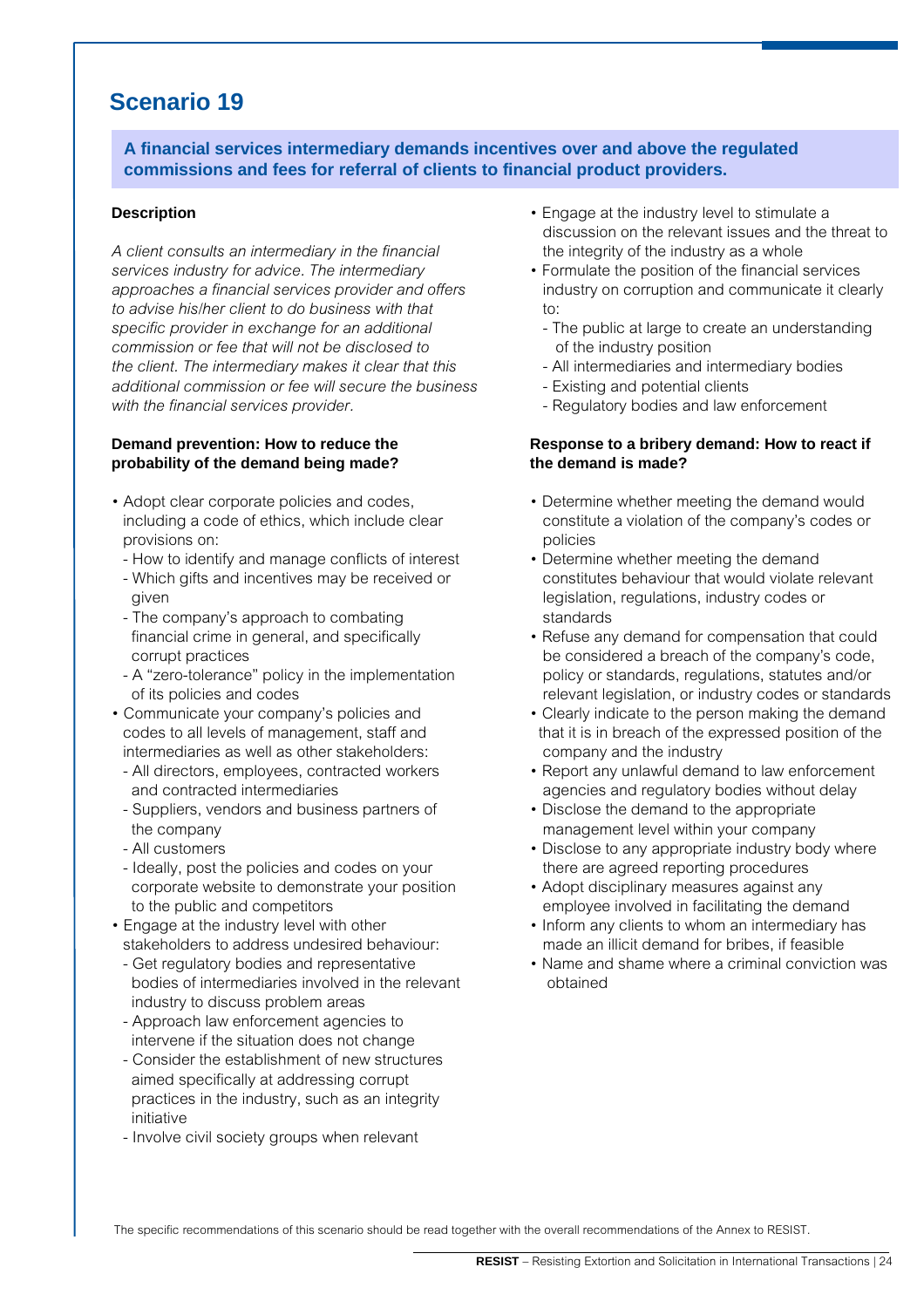### **A supplier offers a bribe to a contract manager to overlook "out of spec" or inferior goods or services.**

#### **Description**

*A supplier makes a delivery of 10,000 widgets. Upon inspection of the goods, a contract manager on the customer side notes that the quality of the fasteners on the widgets does not meet contract specifications. The fasteners could cause a malfunction of the widgets and create a potential safety hazard to users. The contract manager phones his/her contact at the supplier and explains the discrepancy. The supplier's employee offers the contract manager money to ignore the issue and pass the goods on, indicating in the paperwork that the goods are in conformity with the contract.*

#### **Demand prevention: How to reduce the probability of the demand being made?**

- Perform due diligence on suppliers, customers and intermediaries involved in bids
- Identify "red flags", e.g. reputation for corruption, family relationship with government officials, no registered office, refusal to reveal owners
- Gather information from relevant embassies, chambers of commerce and trade associations, national anti-corruption bodies, other companies, government agencies and other sources
- Establish clear rules and procedures for acceptance of goods and incorporate these into the contract:
- Goods must strictly conform with contract specifications, and deviations may be accepted only through a written confirmation from customer employees
- Acceptance of goods requires sign-off from more than one customer employee
- Contract managers must maintain professional relationship with supplier employees, avoiding excessive familiarity
- Train relevant employees on rules and procedures for acceptance of goods, emphasizing the risk to the company of accepting nonconforming goods
- Ensure that suppliers are aware of the customer's rules for acceptance of goods

#### **Response to bribery demand: How to react if the demand is made?**

#### **Customer:**

• Refuse the corrupt payment on the grounds that such a payment violates the business principles of the company, may violate applicable laws and could lead to the dismissal and criminal prosecution of the employees concerned

- Make a record of the relevant interaction
- Reject the goods as not conforming to the contract
- Immediately report the offer of a bribe to customer management or the appropriate officer responsible for matters involving the code of conduct
- Report the offer to the appropriate level in the supplier's organization, indicating that the goods have been refused and that the bribe offer may lead to termination of the contract
- Follow up on corrective actions taken by the supplier
- Investigate the entire engagement as well as past deals with the same supplier and determine whether nonconforming goods from this supplier were previously accepted
- Review relevant documents and interview contract managers and customers who have dealt with previous deliveries from this supplier
- Include legal, operational and risk management specialists
- Determine whether the non-conformity of goods was inadvertent or deliberate – if deliberate, terminate the contract
- Develop a strategy to promptly assess possible legal, operational and reputational risks and remedies
- Conduct an independent audit to assess any actual risks to product or consumer health and safety that may result
- Ensure that product recall and other contingency plans are up-to-date

#### **Supplier:**

- Accept return of the goods, and remanufacture the goods in conformance with the contract
- Investigate, perhaps in conjunction with customer, both the attempted bribe and the non-conformity of the goods
- Discipline all employees involved in the bribery offer, including termination of employment
- Notify customer of corrective action taken
- At the conclusion of the matter, document and apply lessons learned (e.g. make relevant changes to operations, review processes, etc.)
- Retrain relevant employees on policies against corruption, any process changes and possible sanctions for non-compliance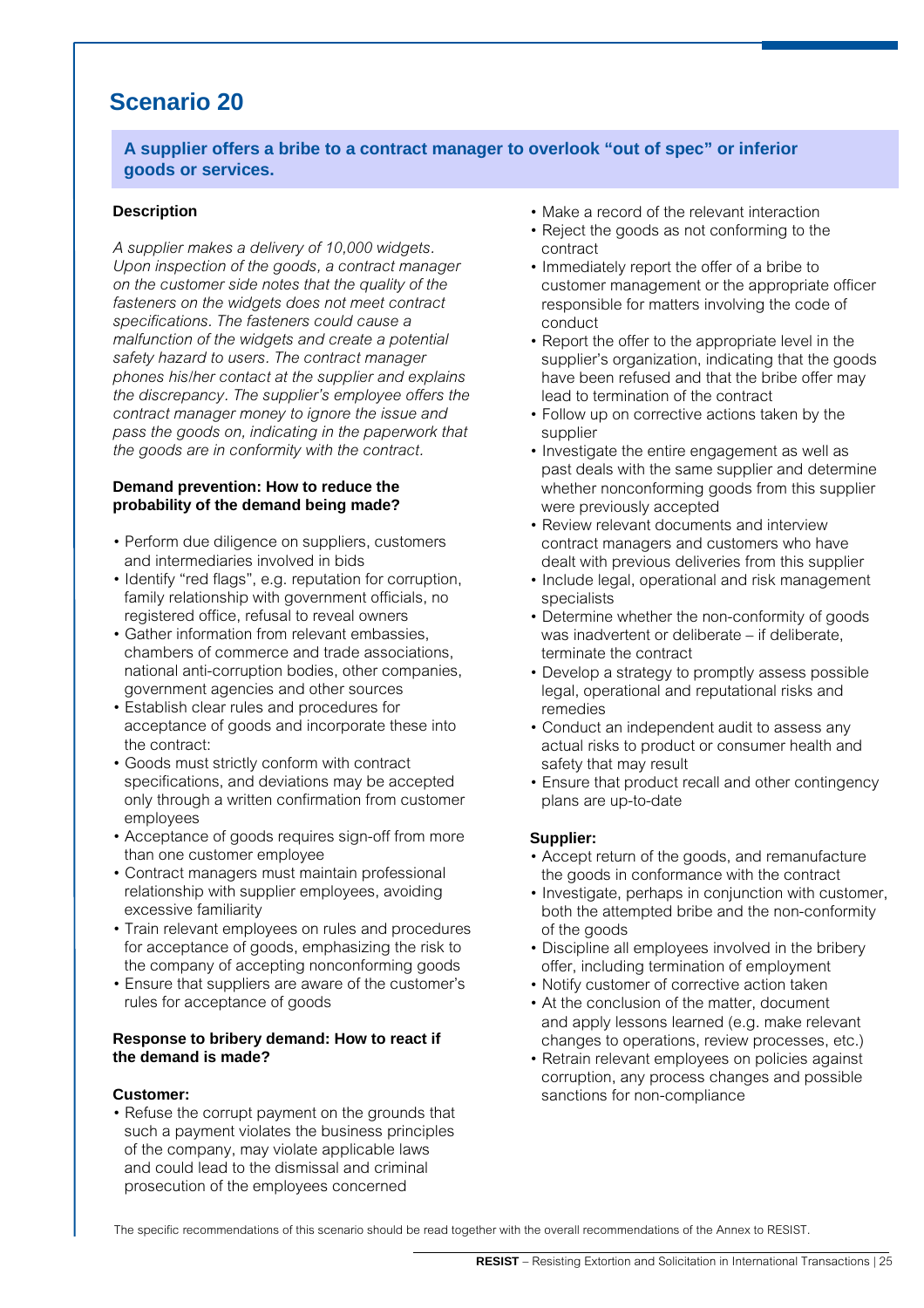### **A customer representative demands a fee that was not previously agreed as a condition to a contract change.**

#### **Description**

*Your company has signed a contract with a customer to carry out a project. During project implementation, your company asks for a legitimate change to the contract to secure a justified market rate increase in your price, as a result of a necessary change in the scope of work. The representative of the customer informs you that the contract modification will not be signed unless your company makes a payment to the said representative.*

#### **Demand prevention: how to reduce the probability of the demand being made?**

- Be aware that, once you have signed the contract, you are committed to complete the project on time and within the agreed price; therefore, your company is highly vulnerable if the contract does not include safeguards addressing the risk of bribe solicitation
- Perform due diligence on the past record of the customer with respect to incidents of bribery ("know your customer")
- Develop relations with external parties who may help while you carry out the due diligence process as well as during contract implementation (e.g. local embassy, business associations, etc.)
- Re-evaluate the likelihood of demands for bribes at each stage of the project
- Develop an overall action plan, including security issues, to deal with the possibility of retaliation against company staff, contractors and company assets in the event of a refusal to pay bribes wherever your company operates
- Consider collective action among competitors and customers through integrity undertakings promoting ethical behaviour; first, ensure that such undertakings do not violate applicable antitrust or procurement laws
- Your company's bid for the project must take into account the fees and costs related to expert advice (legal, technical, administrative, etc.) necessary to mitigate the corruption risk in the contract terms and conditions and for a rigorous follow-up until project completion
- Negotiate the following terms in your contract:
	- A contractual provision that:
	- o Prohibits hidden and/or illicit payments
	- o Allows the party exposed to undue solicitation from the other party to suspend or terminate the contract due to material breach or willful misconduct by the soliciting party and to be indemnified for the consequences of the solicitation
	- A change of contract or variation order clause (e.g. clauses related to modification, suspension, interruption, cancellation or termination or the contract, force majeure and act of God, etc.), including clauses related to the financial aspects of the contract
- Rigorous technical and financial terms and conditions (payment schedule and delays, currency of payment and bank account, strict conditions relating to the date of entry into force of the contract, etc.), including provisions addressing the payment of extra costs in case of an unusual or unforeseen change in the conditions of the contract to avoid the possibility of extortion
- A dispute resolution clause (specify a wellknown arbitration centre and a place of arbitration outside the country of execution of the project if the courts of this country are not deemed reliable)
- A clause designating an independent technical expert to facilitate the resolution of any disagreement among the parties
- Build the financial aspects of the offer/contract on a cash neutral basis so you may stop the project at any time without incurring major financial losses
- Check the possibility of an insurance programme (through an export credit agency, multilateral bank or commercial bank) covering any risk (damages and/or retaliation) triggered by your refusal to pay bribes
- Include terms in your contract providing that all payments will be done exclusively through bank wire transfers between corporate accounts of the parties to the contract, therefore excluding cash payments to the bank account of physical persons
- Identify company assets, receivables and/or employees in the country of the project that may be exposed to retaliation due to a refusal to pay bribes
- If the pressure to pay a bribe becomes too strong, assess the consequences of terminating the project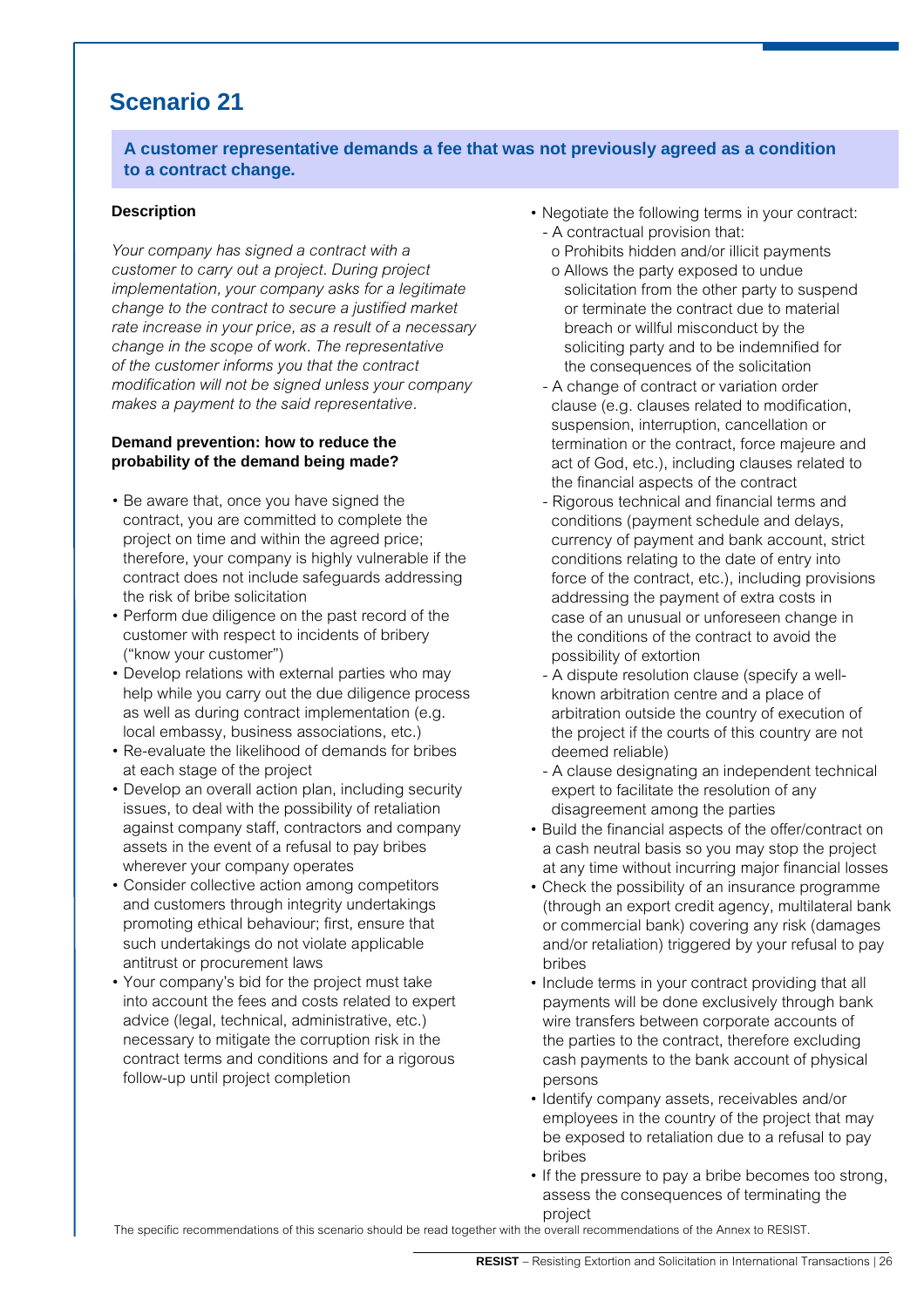#### **Response to bribery demand: How to react if the demand is made?**

- Refuse to pay
- Use all available channels to inform the head office or your parent company as well as your compliance officer, supervisor or other relevant manager
- Examine the legal, technical and financial consequences of your refusal to pay the bribe
- Analyse how the local authorities may react and how the legal authorities of the country where your company is based may be of assistance
- In circumstances where financing is extended or insured by the World Bank, other multilateral development banks and/or other bilateral agencies, immediately seek the support of these institutions in resisting the solicitation
- In cooperation with authorities (e.g. police or other relevant authority) collect evidence wherever feasible to prove the solicitation
- In accordance with the contract terms and conditions as recommended above, demand contractual remedies such as a notice to the customer of the suspension, cancellation or termination of the contract, claims for compensation, indemnity, etc.
- Give thorough consideration to the criminal implications of such solicitation by the customer representative
- Anticipate and manage the reputational impact deriving from the rejection of such solicitation (e.g. possible reprisal through media coverage)
- Approach local business associations and/ or your embassy to expose the situation and obtain support; if appropriate, seek additional support from relevant NGOs that may help expose the problem of solicitation
- Contact your ECA and/or insurance broker and check whether solicitation qualifies as a breach of contract triggering insurance policy coverage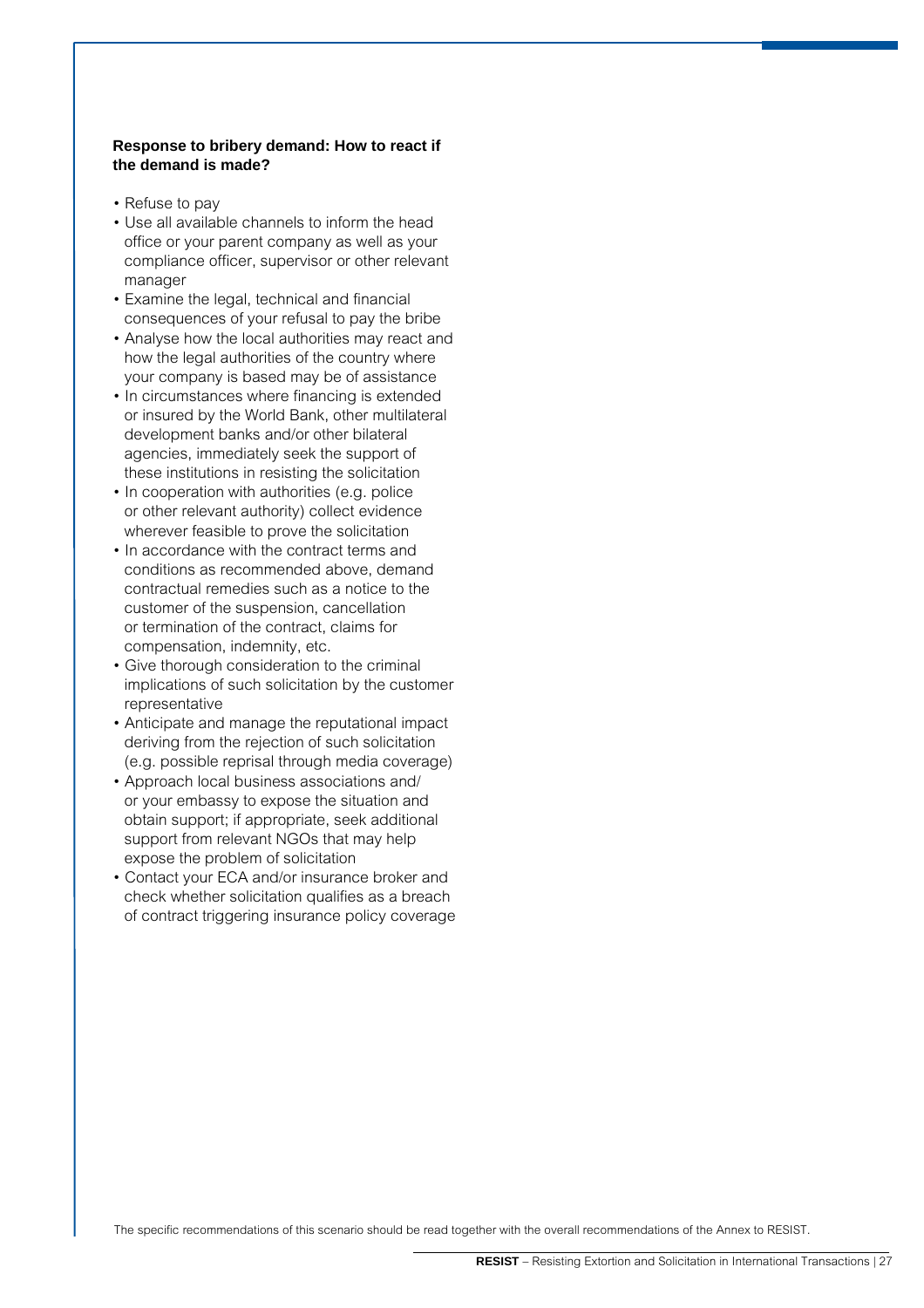### **For a fee, a "businessperson" offers to help reinstate client progress payments that were stopped for no apparent reason.**

#### **Description**

*Your company has obtained a contract for the supply of telecommunication equipment to a government-owned company. The contract also covers engineering and installation services over a period of 18 months. Progress payments are due at the end of each month based on the work performed and the equipment supplied in the previous month. An amount of 10% is retained on each payment and shall be paid together with the last payment after acceptance of the work and the equipment.*

*The work has advanced according to schedule and the progress payments have been made with little or no delay for the first 11 months. However, the payment due for the 12th month is made with two months' delay and no other monthly payment has been made since. Given that you cannot easily demobilize and remobilize your staff, you have completed the work and supplied all the equipment while claiming the late payments without success. At the acceptance inspection, you are provided with a long list of deficiencies and asked to provide a large number of documents for review, although tests run by your experts show that the equipment is performing according to the contractual specifications or better.* 

*At a reception organized by the ministry of communications, you are introduced to a businessperson who hints that he/she can facilitate acceptance of the work and equipment and prompt payment for a commission of 10% of the outstanding amounts.*

#### **Demand prevention: How to reduce the probability of the demand being made?**

- Implement a company policy and guidelines prohibiting bribery, including how to reject offers to facilitate government relations through bribes
- Obtain a letter of credit to cover payments or provide for an escrow account where sums to cover payments are deposited or for a down payment at the beginning of the contract to serve as a guarantee for outstanding payments
- Provide for dissuasive interest on outstanding payments and possibly for a discount for prompt payment
- Provide for intermediary work acceptance at defined stages of the contract to avoid a long list of deficiencies at the end of the contract
- Provide for an accelerated neutral arbitration procedure to establish delivery of services and supply of goods in conformity with the contract
- State in contracts that contractual disputes will be submitted to international arbitration on neutral ground
- Provide for the right to terminate the contract and charge demobilization costs if payments are outstanding for more than a certain time or if outstanding payments exceed a certain amount also, ensure that work cannot be completed by a third party unless demobilization costs and all amounts outstanding are paid
- If services are rendered or products supplied to a government, provide for direct payment by the private beneficiaries of the service or for payment by them in an escrow account
- Try to ensure that payments are specifically included in the national budget
- Obtain surrender of its diplomatic and jurisdictional immunities from the government
- Provide contractually for disputes to be submitted to the jurisdiction of the International Centre for the Settlement of International Disputes if the host country and the country of the investor are parties to the ICSID Convention
- Apply for guarantee by the Multilateral Investment Guarantee Agency (MIGA) if the host country and the country of the investor are MIGA members, or by a similar national organization of the country of the investor
- Enter into a public-private partnership with the government to give the government a stake in the results of the operations
- Never accept any unsolicited assistance

#### **Response to bribery demand: How to react if the demand is made?**

- Say no to the person making the bribery solicitation and have no further contact
- Expose that person to the government and query the reason for his/her approach
- Appoint a local representative to follow up the payment procedure and, if possible, circumvent the customer employee blocking payment
- Suspend the work in case of outstanding payments – cash in amounts in escrow – use right of offset with guarantee payment if any
- Take the case to arbitration
- Ask (informally) the International Monetary Fund to review the case and/or to include the review in a project audit
- Request the assistance of the government of the investor's country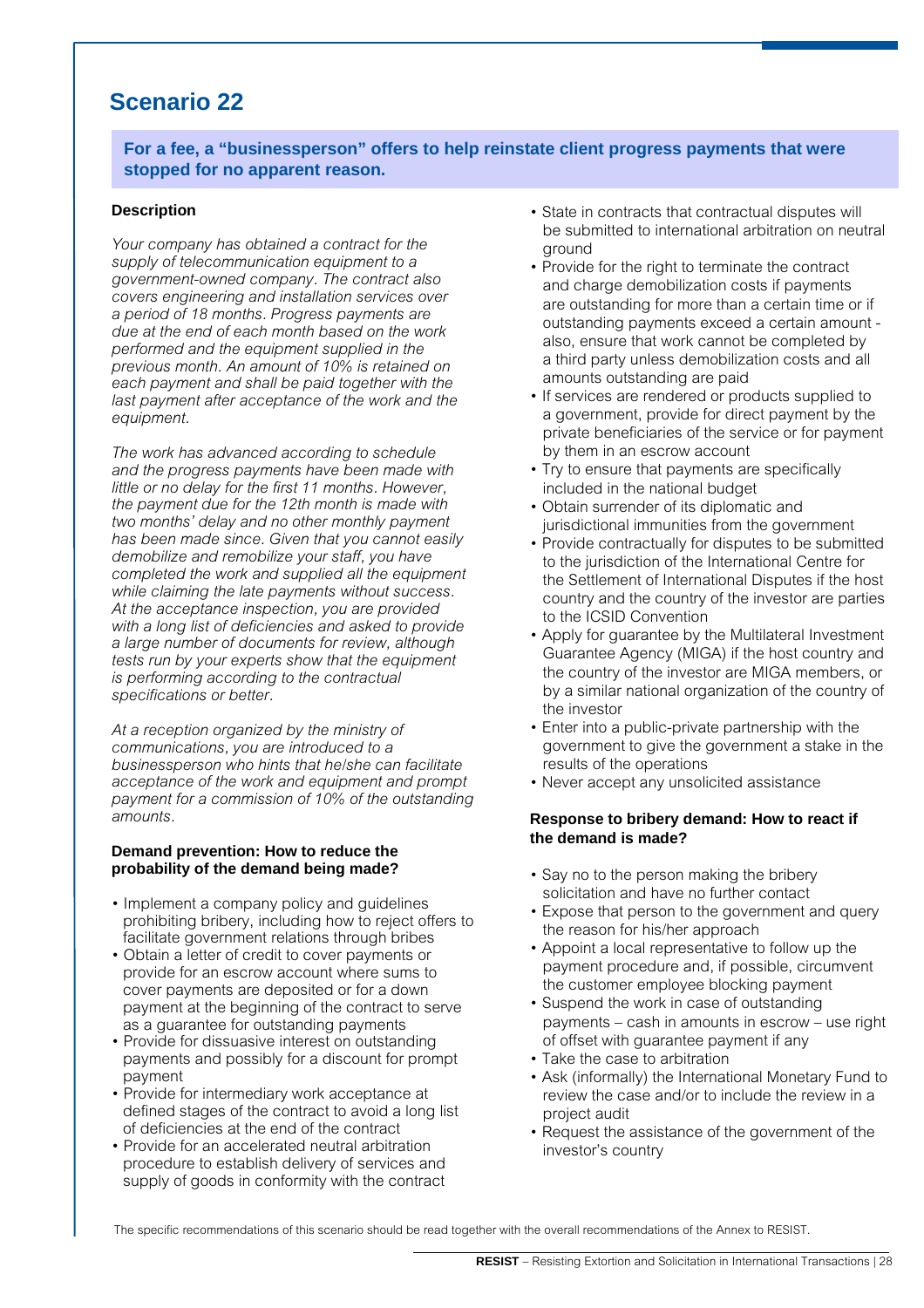## **Annex: Guidance on Generic Good Practice Related to Extortion and Solicitation**

*The* **22 RESIST scenarios** *highlight a wide variety of corruption risks often encountered in many types of commercial dealings with public officials and commercial partners.*

*Many scenarios call for common responses that are applicable to most solicitation situations. While the answers are partially repeated in the individual scenarios, this annex provides an overview of generic responses to demands for these types of payments, as well as addressing major aspects of these individual risks.*

*The suggested actions below are intended as a broad, but not exhaustive, spectrum of practical actions to avoid or combat solicitation or extortion scenarios. Not all of them will be relevant in each situation, nor will all of them be feasible depending on the size of companies and their resources. Further, these are intended as practical suggestions, but are not intended as alternatives for sound ethical management judgment and common sense, based on appropriate professional legal, accounting, tax and other specialized advice when addressing a specific situation, in particular the advice necessary to understand and comply with national laws and regulations.*

### **Demand prevention: How to reduce the probability of the demand being made?**

#### **General company anti-corruption policies**

- Implement and enforce a zero-tolerance antibribery policy based on applicable laws and ethical values
- Establish a no-bribe and zero-tolerance reputation by publicizing anti-corruption policies efforts and the related anti-corruption programme
- Ideally, policies should be publicly available, but they should at least be available to all employees, business partners, relevant government agencies, charities, labour unions and other relevant stakeholders
- Set up clear company directives including a whistleblowing policy and related effective sanctions for non-compliance
- Provide training to operational and field personnel on relevant regulations and competition laws, the consequences of bribery and anti-competitive deals for the company and the involved

employees, how to respond to such demands (i.e. alert process, compliance department) and to whom to report such demands

- Emphasize in training sessions the criminal and reputation risk not only for the company but also for the exposed employees themselves
- Send regular reminder communications to exposed employees
- Provide competitive remuneration for your company staff at risk to reduce incentives to solicit and/or accept kickbacks
- Require high risk employees to sign a code of conduct statement regularly
- Introduce anti-corruption clauses and audit rights in contracts with business partners, e.g. suppliers and sub-contractors, agents and consultants
- Ensure that employees understand they should not refuse payment if faced with threats of violence

### **Policies on facilitation payments**

- Facilitation payments are small-value payments made to low-level officials to secure or expedite the performance of routine or necessary actions to which the payer has legal or other entitlement
- This is a widespread form of bribery, despite being illegal in almost every country
- Whenever feasible for your operations, implement a zero-tolerance policy against facilitation payments
- Otherwise, implement a policy that rejects facilitation payments whenever possible, permitting only payments that are clearly unavoidable, requiring clear documentation of any such payment and having as an ultimate goal the elimination of such payments
- Clearly identify the limit of a facilitation payment, e.g. maximum US\$ 100 made on a one-off basis or only occasionally to the recipient
- Make demanding facilitation payments more difficult, e.g. having employees advise officials demanding payments that they must record and escalate within the company the payment and the relevant details, including the official's name
- Ensure that employees can quickly contact managers or other designated persons when faced with payment demands
- Work with other companies and international organizations towards eliminating facilitation payments, e.g. agreeing with competitors in a market that all of them will refuse to make such payments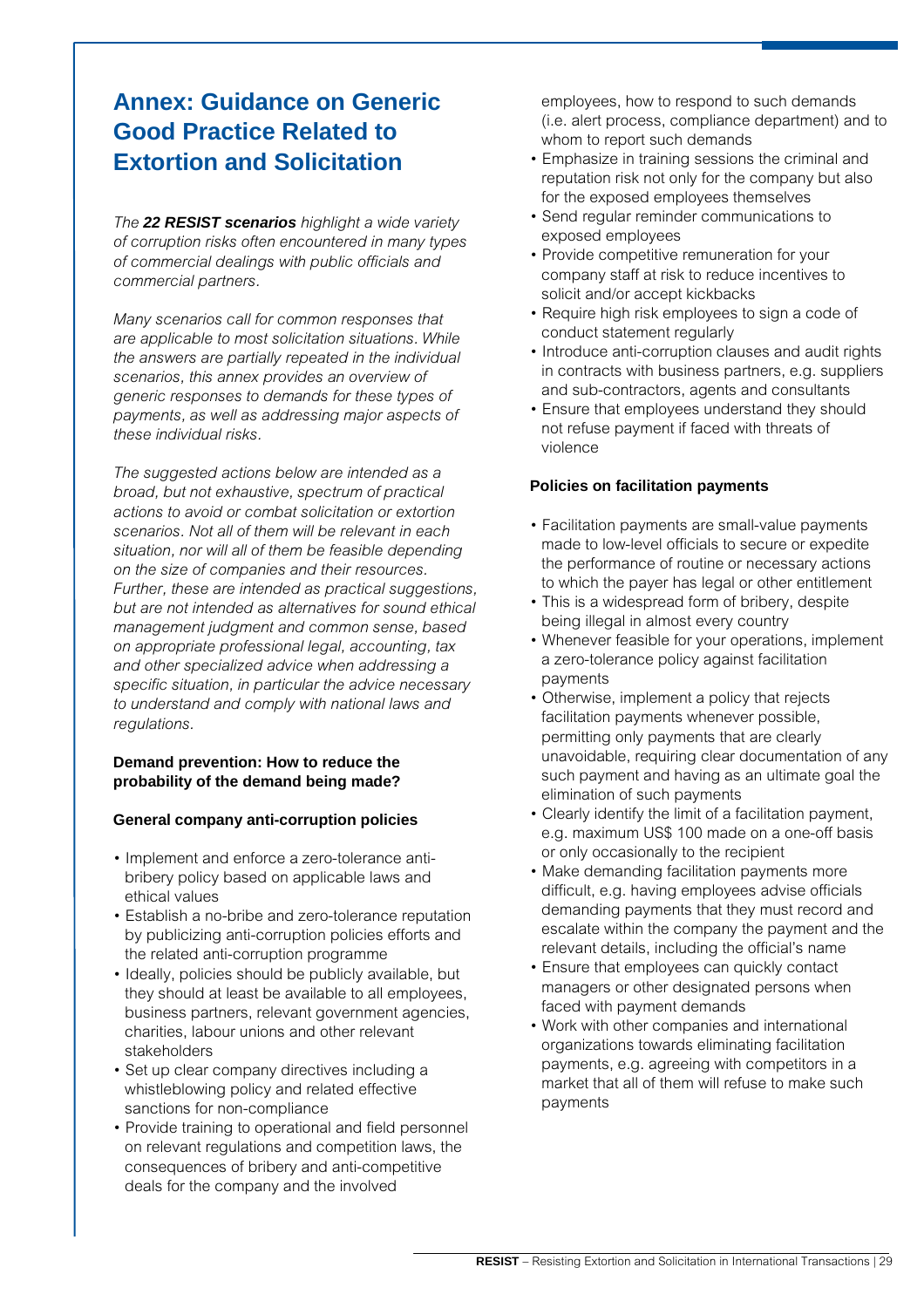#### **Policies for company representatives who may be exposed to these risks**

- Train and discuss anti-corruption policies with relevant personnel before the start of a project:
- Identify and openly address incentives to pay bribes
- Introduce "excuse pages" that explain why the usual answers and justifications that bribes need to be paid are not valid
- Perform background checks on personnel involved in transactions and/or projects, including potential conflicts of interest, while respecting applicable employment and data privacy laws and other legal considerations
- Provide training to at-risk personnel on the consequences of bribery (legal, financial, reputational, etc.)
- Prepare employee guidance on how to respond to bribery demands (i.e. whistleblower hotlines, compliance training and consultation) that incorporates cultural, industry and function specific advice
- Consider incentives to report bribery demands
- Before, during and after projects and/or transactions, prohibit or strictly regulate gifts, entertainment, hospitality, sponsorship and political and/or charitable contributions activity through policy, guidance, training and a formal approval process
	- o Establish thresholds appropriate to the local environment
	- o Zero-tolerance policy for parties directly or indirectly involved in the bid process
- Consolidate disbursement mechanisms for personnel involved in projects and/or transactions
- Avoid petty cash funds that would enable staff to respond positively to any solicitation
- Avoid cash payments whenever possible, using instead checks or electronic transfers
- Consolidate bank accounts
- Conduct a risk management review to approve the opening of project-based accounts
- Be clear with your employees about categories of expenses for which claims for reimbursement will be approved or rejected or for which a prior application should be made, to avoid the risk of a fait accompli and exposure for the company and its management
- Whenever feasible, replace face-to-face:
- Payment of invoices, customs duties, fees, taxes, etc., with electronic transfers directly to official bank accounts of government agencies, service providers or business partners
- Communication required for official approvals with electronic communication and documents
- Whenever possible, operate as a team consisting of at least two employees who must comply with strict reporting directives and control mechanisms
- When meeting with other parties, request to be accompanied by a lawyer, other professional adviser or another third party to reduce the probability of being asked for a bribe
- Be on alert for inappropriate schemes; consult experts familiar with international transactions (financial, tax and legal) where concerns exist
- Set up an action plan, in particular security measures, that can be relied upon to anticipate and manage the retaliation risk against people and assets of your company as the result of the rejection of a solicitation or extortion attempt – the protection of the exposed staff is of paramount importance

### **Dealing with specific risks**

- Establish a zero-tolerance policy against payment or receipt of kickbacks from private business partners
	- Treat bribery of public officials or business partners the same
	- Ensure that business partners are aware of the kickback policy
- Have a clear policy addressing conflicts of interest:
- Require all employees to state any economic or other personal interests they might have directly or indirectly in any project or transaction or in any third party having any business, financial or regulatory dealings with your company
- Ensure whenever possible that employees with potentially significant conflicts of interest are not involved in such projects or transactions
- If it is not possible to isolate employees from such projects or transactions, ensure that their roles are completely transparent and that they obtain no undue gains
- Ensure that transactions and projects are transparent and planned and executed according to clear, objective standards and procedures, e.g. if your company funds a research and development project at a university, ensure that the criteria for funding are clear and objective
- Whenever feasible, ensure that more than one person makes key decisions, e.g. a committee or several persons must agree to a supplier or business partner or to an investment (R&D or other funding decision)
- Have a clear policy addressing gifts, entertainment and hospitality:
- Balance the need for reasonable, business related gifts and hospitality with the risk that these could be perceived as bribes, e.g. taking into account local customs and laws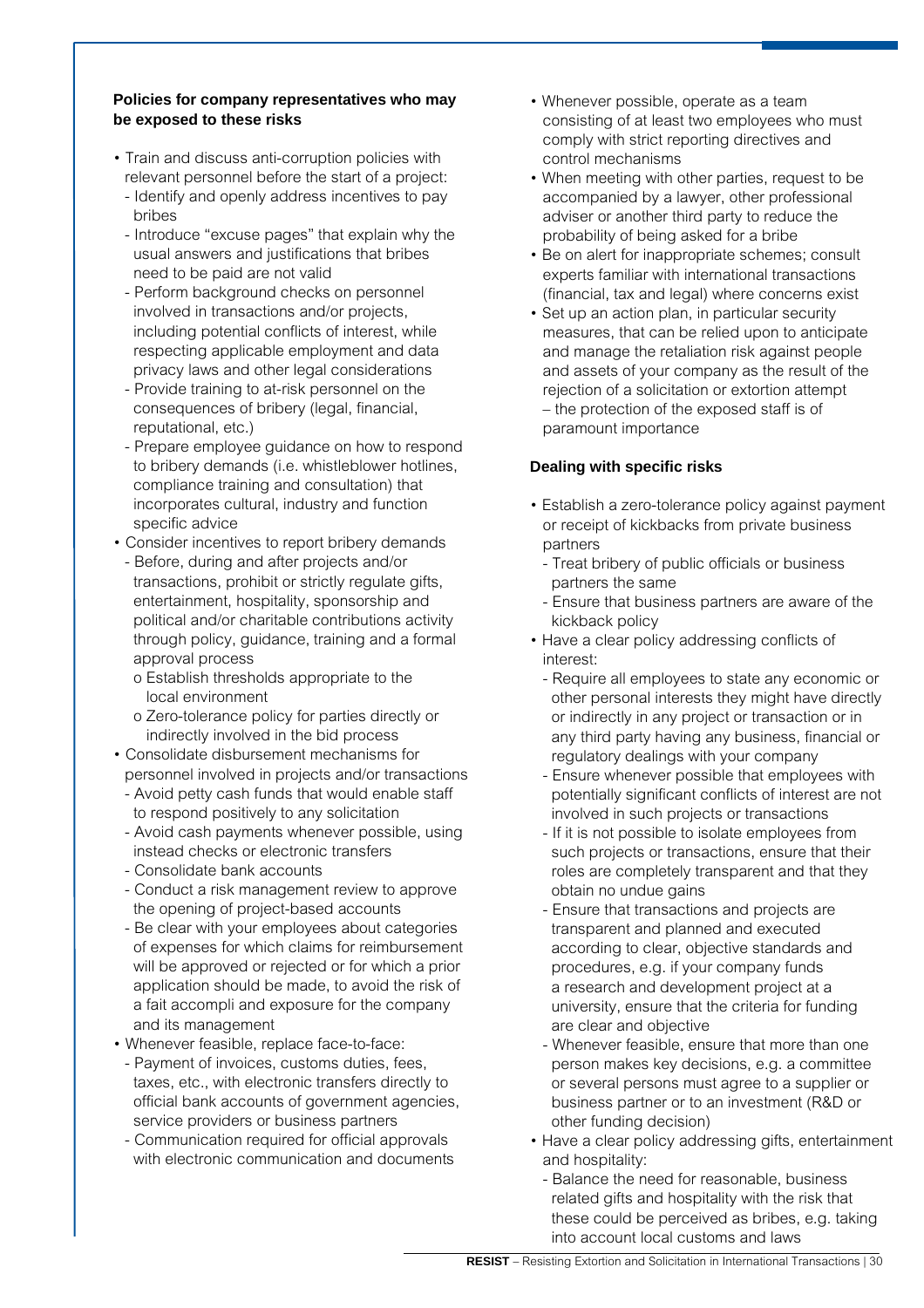- Provide guidelines clearly explaining what is business related and what types of gifts and hospitality are permitted, e.g. travel expenses, dining, entertainment and lodging
- Ensure that guidelines state permitted cost thresholds or give clear examples of permitted cost levels
- Ensure that employees can quickly obtain guidance when arranging gifts or hospitality
- Have a clear policy addressing political and/or charitable contributions and sponsorship
- Clearly describe what types of contributions/ sponsorships at which levels are permissible, and clearly identify permissible recipients
- Balance the benefits of legitimate contributions/ sponsorships with the risks of donations being perceived as bribes, e.g. taking into account local customs and laws
- Establish a group implementing the contribution/sponsorship policy, with transparent and well documented procedures
- If payments are made to unions or other employee groups, ensure that amounts, payment procedures and dates, and all relevant persons are identified, and ensure payments are made directly into bank accounts of the organizations in question
- Have a clear policy and clear guidelines on obtaining payment of outstanding receivables to avoid kickback demands
- Publicizing company anti-corruption materials, e.g. policies and guidelines, is encouraged, because this sends a strong message to employees, business partners and other stakeholders about a company's firm stand against corruption

### **Due diligence and management of agents and other intermediaries**

- Perform due diligence on agents, consultants and other intermediaries (including their owners and managers) involved in dealings with government agencies or business partners:
- Identify "red flags" since these parties are often used to pay bribes to public officials, extortionists, e.g. family relationship with public officials, no registered office, refusal to reveal owners4
- Eliminate any intermediaries that are nonessential to the project or transaction
- Implement risk management/compliance approval for payments to intermediaries
- Ensure the level of proposed compensation for the intermediary is commensurate with the nature and scope of services and whether the services are legitimate ones; document this compensation
- Include in contracts that compensation should be paid electronically into a corporate account in a bank located in the country of the intermediary's operations – never pay cash
- Have clear guidelines governing selection of intermediaries, e.g. who has the authority to hire, criteria for selection, use of standard contracts – the need for an intermediary must be justified
- Ensure internal authorizations are obtained by appropriate corporate officials (at least one of the two approvers must have no personal sale incentives) prior to engaging a consultant or agent and making any fee payments
- Enter into written agreements with intermediaries that include description of services provided, anticorruption undertakings, maximum commission, termination and legal compliance clauses, including prohibition against payments to public officials and the right to audit intermediaries' accounts
- Ensure, if necessary, that all payments made by intermediaries are approved and/or co-signed by the company, and that company employees or representatives (e.g. lawyers) attend meetings between agent and public officials
- In large companies, establish and review each year lists of approved intermediaries

### **Implementation of additional control Procedures**

- Before beginning operations in a country, ensure that your company has sufficient knowledge of relevant rules and procedures involving:
	- Legal requirements for obtaining necessary approvals and permits
	- Processes for obtaining permits and licenses required for conducting business in a country, including:
	- o Health, workplace and product safety and environment
	- o Employment permits
	- o Passport, immigration, border controls
	- o Customs duties, procedures and payment rules, such as official rules for expedited service for higher fees
	- o Time-frames for processing applications
	- Tax regulations, including procedures for tax payment to official agency accounts
	- Before negotiating contracts, dealing with government agencies or beginning operations, obtain professional advice on: o Relevant laws
	- o Accounting rules and procedures
- Linking up to utilities and infrastructure, e.g. electrical and telecommunications networks, water, roads, ports, including the timeframe

<sup>4</sup>For more examples, refer to "Business against Corruption – Case Stories and Examples, Integrity Due Diligence", UN Global Compact, 2006: http://www.unglobalcompact.org/docs/issues\_doc/7.7/case\_stories/BAC\_2B.4.pdf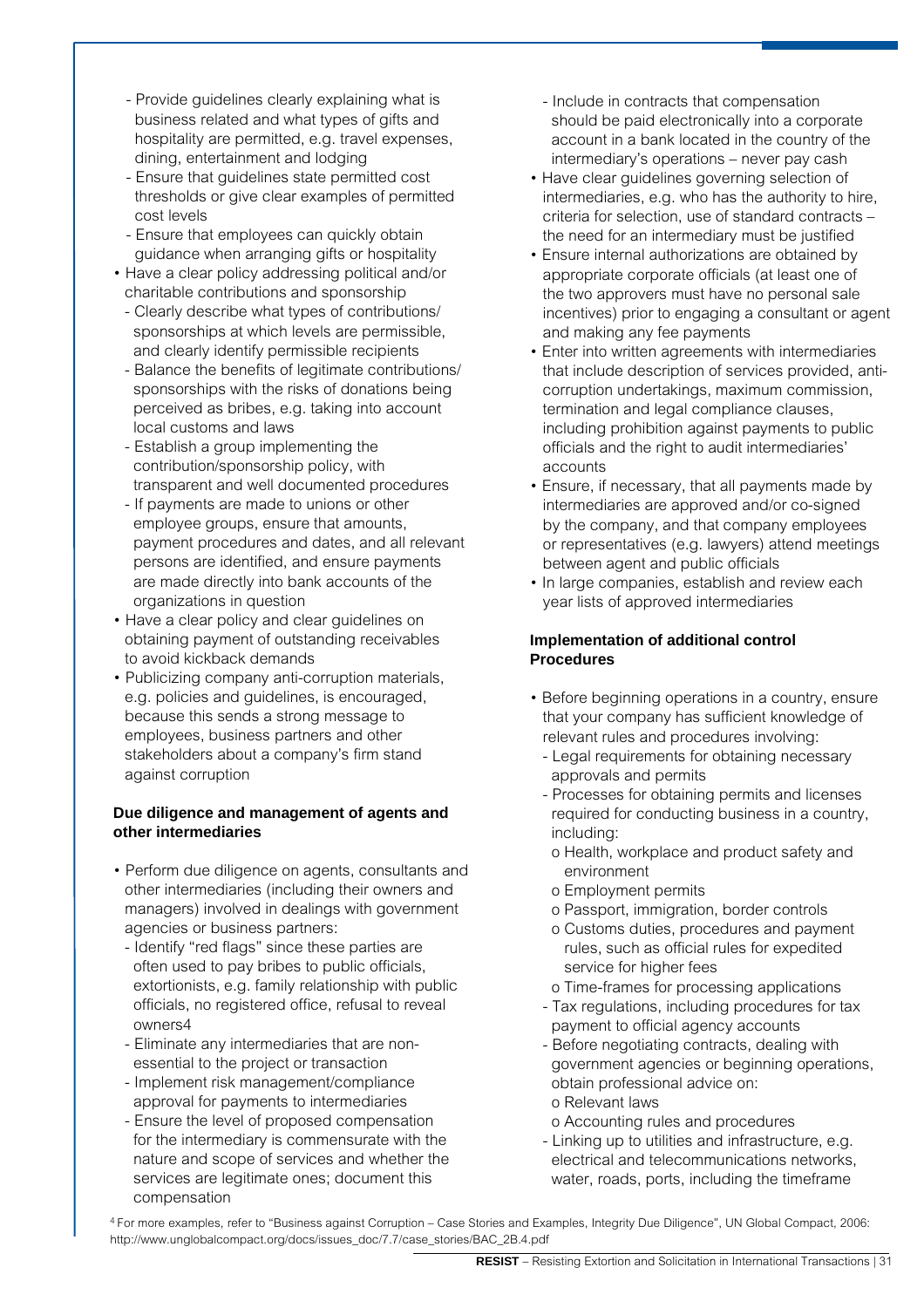- Plan for project delays caused by your refusal to pay bribes
- Ensure that your company complies with all relevant regulations and official requirements for operations in a country
- Identify relevant key public officials and make them acquainted with your company and its anticorruption policy and programmes
- Challenge illegitimate claims by public officials after seeking professional advice
- Attend negotiations and other meetings only when accompanied by professional advisers
- Challenge illegitimate claims in courts when necessary
- Review payments involving heightened risk:
- To bank accounts with financial institutions outside the project location, to tax havens or to countries maintaining banking secrecy
- Require a bank certificate confirming the identity of the owner of the bank account to be credited
- Ensure contracts clearly state rules and procedures for contract amendments, including who pays costs incurred by one party as a result of the other party's request for an amendment, who approves, notice period, criteria for agreement
- Implement contract clauses and procedures to ensure payment of your invoices:
- Letters of credit
- Early payment incentives, penalties for late payment
- Elevate concerns about and evidence of solicitation of bribes
- Internally in your company to senior management
- To relevant public officials o Supervising those soliciting bribes o Higher in the government, as required
- The embassy of the country where your company is headquartered
- Other stakeholders, including other companies, non-governmental organizations (NGOs) or the media as appropriate
	- o In particular, contact companies that also are involved in anti-corruption activities, e.g. through local ICC or UN Global Compact networks, or local chapters of Transparency International
- Use anti-corruption technology to increase monitoring effectiveness
	- o Employ computer-assisted techniques to identify higher risk transactions

#### **Support transparency of procurement processes with authorities**

- Engage in a dialogue with agencies to improve procedures in the following areas:
	- Encourage adoption of best practice procurement guidelines (World Bank/OECD)
- Make the procurement process transparent, including the publication of terms of reference
- Work with other stakeholders (e.g. civil society organizations) to influence procurement agency to adopt best practices
- Favour the establishment of an Integrity Pact (a tool developed by TI to fight corruption in public contracting)5, or a similar type of agreement, between the local public authority and the various competitors, in order that all participating officials and bidding companies commit to not soliciting, offering, giving or accepting bribes or other undue benefits
- Secure agreement from the procurement agency on the appointment of an independent (i.e. no conflict of interest) third party (e.g. competent individual, company or NGO, or international organization such as the World Bank) to supervise the entire bidding process
- Request a pre-qualification round to exclude bidders lacking technical and financial delivery capacity (either through their own organization or relevant contractors)
- Suggest that all bidders should as a prequalification requirement have implemented anti-corruption policies and related programmes
- Agree with the procurement agency that no intermediaries can be added to the process after bid submission

### **Additional precautions in the procurement process involving state tenders**

- Include assessment of corruption risk as standard procedure when selecting proposal opportunities
- Assess corruption risks at the project level before engaging in the bidding process
- When bidding for large contracts, favour projects that are financed by multilateral financial institutions (e.g. World Bank) and that have a clear anti-corruption policy
- Standardize review of bids by non-project team members, including senior operational personnel, risk management and finance specialists
- Maximize opportunities for detection by employing additional control procedures to detect bribes
- Segregate disbursement activities related to the bid from bid approval processes

5 See http://www.transparency.org/global\_priorities/public\_contracting/integrity\_pacts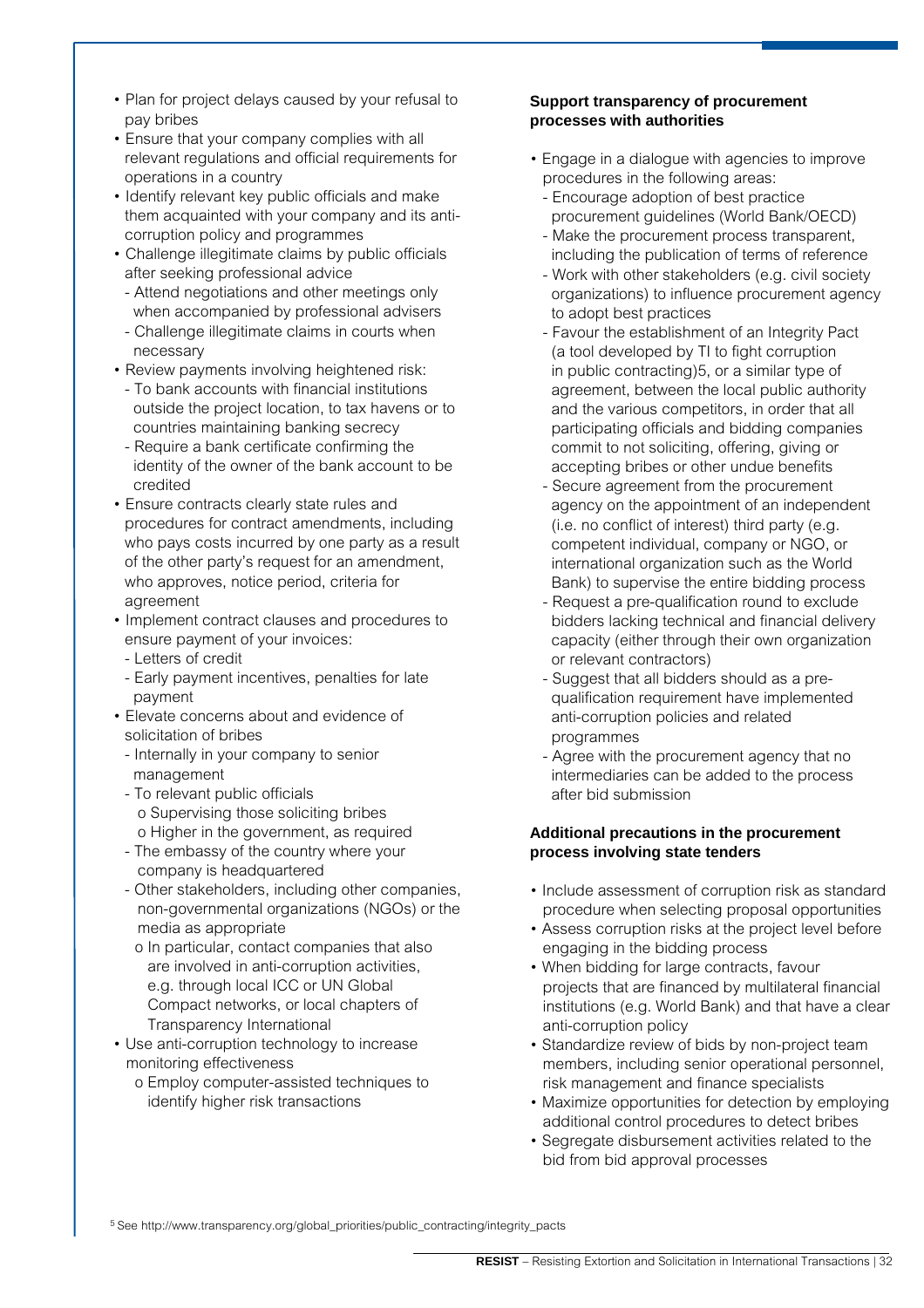- Ensure that the bidding approval process does not fall under the sole responsibility of the sales team involved in the bid if the size of your organization allows it
- Carry out formal vendor review and approval process
- Use open bids for subcontracting activities whenever and wherever possible
- Hold regular market reviews of marketing fees per country
- To agents/consultants/advisers used in the bidding process
- To bank accounts with financial institutions outside the project location, to tax havens or to countries maintaining banking secrecy
- Require a bank certificate confirming the identity of the owner of the bank account to be credited
- Train and discuss anti-corruption policies with personnel involved in the procurement process before the start of the project
- Implement a regular, independent internal monitoring function that reports to a senior executive on:
	- High risk payments to agents/consultants or to financial institutions outside of the project location
- Regular, timely and detailed review of bidding process documentation
- Seek relevant information from major enterprises, embassies, export credit agencies, banks or trade associations about the business practices in that country
- Consult country profiles on online tools such as www.business-against-corruption.com
- Assess levels of enforcement of existing anticorruption policies and laws
- Monitor the living standards of the members of the body defining the terms of reference/ procurement agency

### **Initiation of collective action to improve overall business integrity**

- Encourage local professional and business associations and NGOs to engage with the government to enact laws and rules for transparent projects and transactions
- Seek the leverage of international financial institutions to enhance the quality and predictability of public procurement

### **Legal and financial precautions**

- State in contracts that contractual disputes will be submitted to international arbitration on neutral ground
- Provide contractually for disputes to be submitted to the jurisdiction of the International Centre for the Settlement of International Disputes if the host country and the country of the investor are parties to the ICSID Convention
- Apply for guarantees by the Multilateral Investment Guarantee Agency (MIGA) if the host country and the country of the investor are MIGA members, or by a similar national organization of the country of the investor

### **Responses to a bribery demand: How to react if the demand is made?**

### **Immediate response**

- Take time to think about the situation, do not act alone, and stick to your mandate
- Answer that the solicitation (direct or indirect) is to be made in writing and needs to be reported to your management
- Refuse payment on the grounds that any solicitation violates the business principles of your company and may violate applicable laws such as those covering accounting and/or anti-corruption in your country and/or the host country, and money laundering, and could lead to the dismissal and criminal prosecution not only of the employees concerned but also of the soliciting party

### **Report internally**

- Immediately report to management or the appropriate officer assigned with matters involving the code of conduct (e.g. compliance officer) and define an appropriate strategy (e.g. changing the negotiation team)
- Record the incident and make an internal assessment to define corrective actions

### **Investigate**

- Investigate the deal and the intermediary, as well as past deals with the same counterparties (customer, authorities, etc.) and/or intermediary in same country or even other countries
- Include legal, operational and risk management specialists
- Retain investigation results for both legal implications and future risk assessments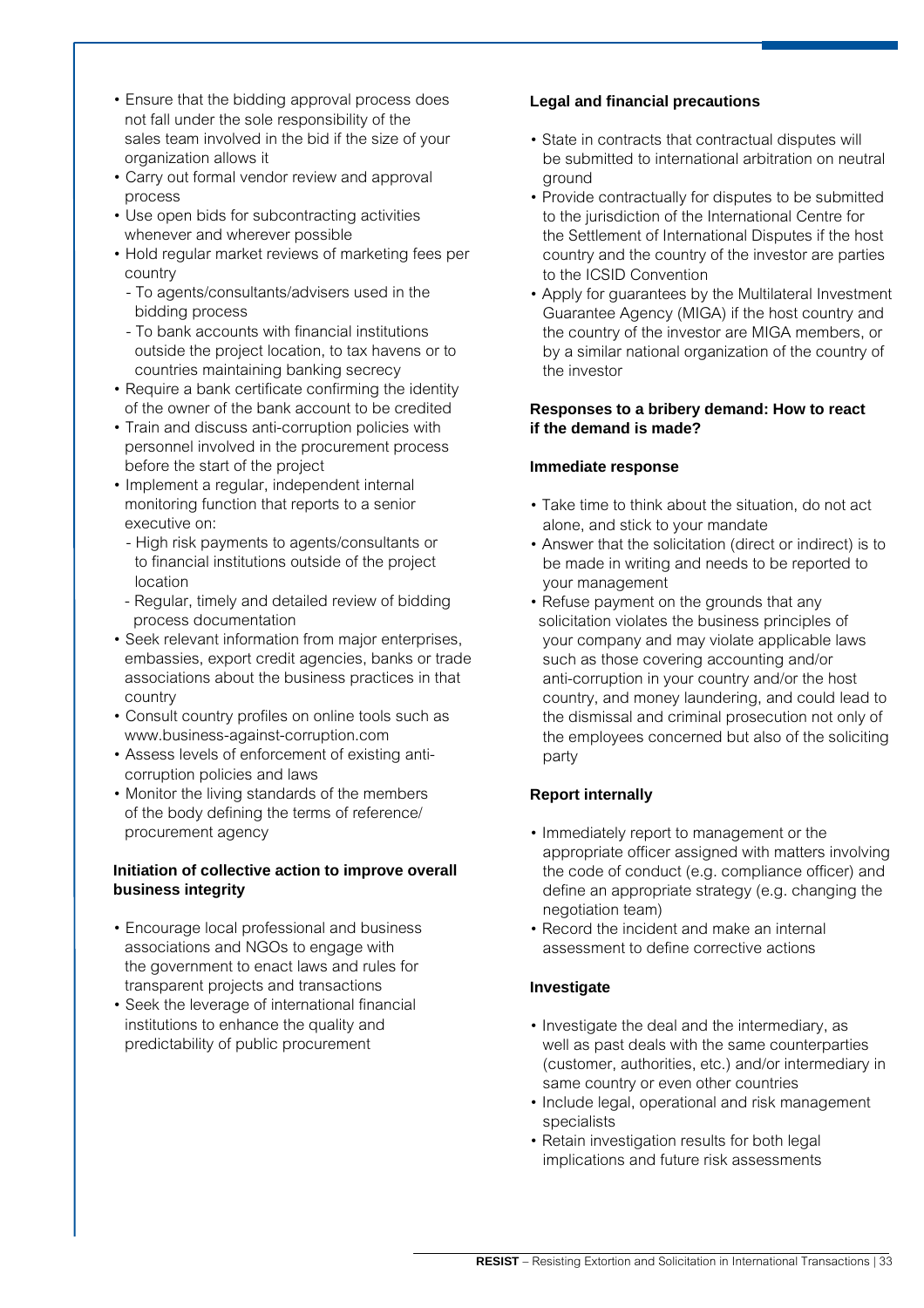#### **Discuss with relevant persons**

- Go back to the soliciting person or his/her superior with at least one witness (management, adviser, bank representative) with the following position:
	- Reaffirm your willingness to do business, perform the project or transaction, carry out the activity and ignore the solicitation
	- In case the solicitation is reiterated:
	- o First, inform the person that the request is not acceptable
	- o Threaten to refuse to participate further with public communication of the reasons for doing so
	- o Stop further participation
- Report (directly or anonymously) to the appropriate level of the organization allegedly represented by the person demanding the bribe
- Assess whether the demand is part of systemic corruption or simply the action of a rogue employee
- o Rogue employees expose to superiors
- o Systemic corruption report to organization (directly or anonymously) and superiors
- Explain to the persons making the solicitation that the proposed scheme could expose all the parties (individual and company) to a prosecution risk not only in the country where the deal occurs but also in OECD countries under regulations fighting corruption or money laundering
- Convene meetings of all parties and discuss potential challenges to successful dealings such as requests for bribes, without disclosing too many details this should serve as a deterrent to the guilty party

#### **If suspicions are substantiated, disclose externally**

If your suspicions are substantiated, disclose externally to:

- Government use various governmental agencies to report corrupt organizations
- Embassy or consulate representing your home country to seek guidance and support
- Financing institutions, if any export credit financing or coverage is proposed
- Competitors, if they are subject to a regulatory environment similar to yours
- Industry trade association in the host country to report on a "no name" basis and in a collective manner such solicitation to relevant authorities
- Industry initiatives:
- Leverage industry initiatives to communicate bribery demands
- Expose known extortionists
- Regulators:
	- In regulated industries, alert the regulators of bribery demands that may stem from officials of a state-owned company
- Media/NGOs: Leverage public scrutiny of bidding process

#### **Withdraw**

• Withdraw from the project or transaction and disclose the reasons for the withdrawal to the public, to international organizations and/or selected officials of the country organizing the tender